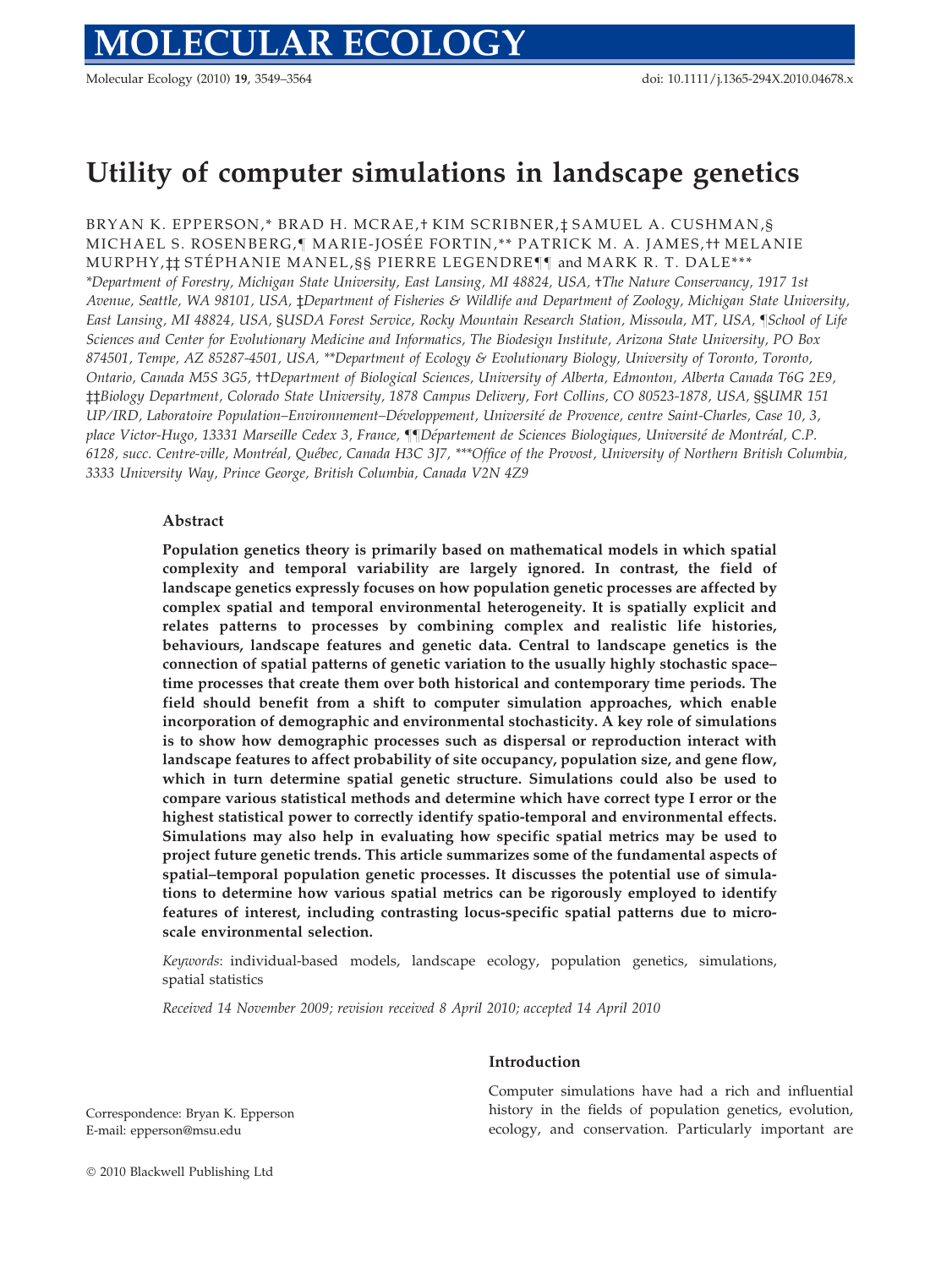#### 3550 B. K. EPPERSON ET AL.

stochastic space–time simulations, which are probabilistic and in which data change in response to changing model states or inputs over time. Such simulations can incorporate stochasticity, spatial heterogeneity, individual variation, adaptive traits, historical effects and many other complexities in ways that would be intractable for mathematical models. They also allow system-level dynamics and patterns to emerge from parameterization of individual behaviour. Because random events and traits of individual organisms are key drivers of population dynamics and evolutionary processes, simulation approaches to understanding complex natural systems were adopted as soon as sufficient computing power became available (Turner et al. 1982; Grimm & Railsback 2005). Simulation models have been used in genetics decology for multiple objectives, including successfully advancing theory (e.g. source–sink dynamics, Wiegand et al. 1999), testing how robust analytical



predictions are to deviations from model assumptions (e.g. the effects of deviation from an island model on estimates of Nm, Slatkin & Barton 1989), and evaluating the performance of statistical tests (e.g. Legendre 2000). Moreover, their flexibility allows simulations to be tailored to specific, applied cases (e.g. Noon & McKelvey 1992; Taylor et al. 2000; Schumaker et al. 2004; Real & Biek 2007).

Most simulations fall into two broad categories: generic and specific. Generic simulations use broad models and parameters (usually derived from the literature, but often encompassing a wide range of values) and are generally used to examine the outcomes of specific models under a variety of conditions (parameter options; Fig. 1) or to test the ability of analytical methods to recover⁄ estimate the input parameters that went into a model. In contrast, specific simulations attempt to mimic a specific observed population or condition

> Fig. 1 An example of a flow chart for Monte Carlo simulation studies that can elucidate various landscape genetic effects, by progressively adding complications to specifications. Initially, Moran I statistics may be used, but any other spatial metric could also be studied. Each step (right hand side boxes) uses a suite of sets of replicated simulations to address how dispersal, density and ultimately landscape features may affect spatial genetic structure, SGS, in increasingly complex processes of landscape genetics, resulting in increased knowledge (left hand side boxes). Each step provides information about how parameters behave and how much specific factors may be ignored in pursuit of general results. Step 1 should define large areas of parameter space over which the shape of the dispersal function has little or no effect on SGS. Future researchers, for example undertaking Step 2, could decide whether or not to ignore dispersal shape and just arbitrarily choose one, although it would be prudent to have some dispersal shape variants in case there are interactions between dispersal shape and density and clustering in affecting SGS. If there are no interactions, or if they can be managed, then favourable conditions are set for dealing with dispersal function, density, and clustering in carrying out Step 3. It is especially important to have the precise predictions used in Step 1, since with Monte Carlo simulations it can be difficult to definitively debug programs.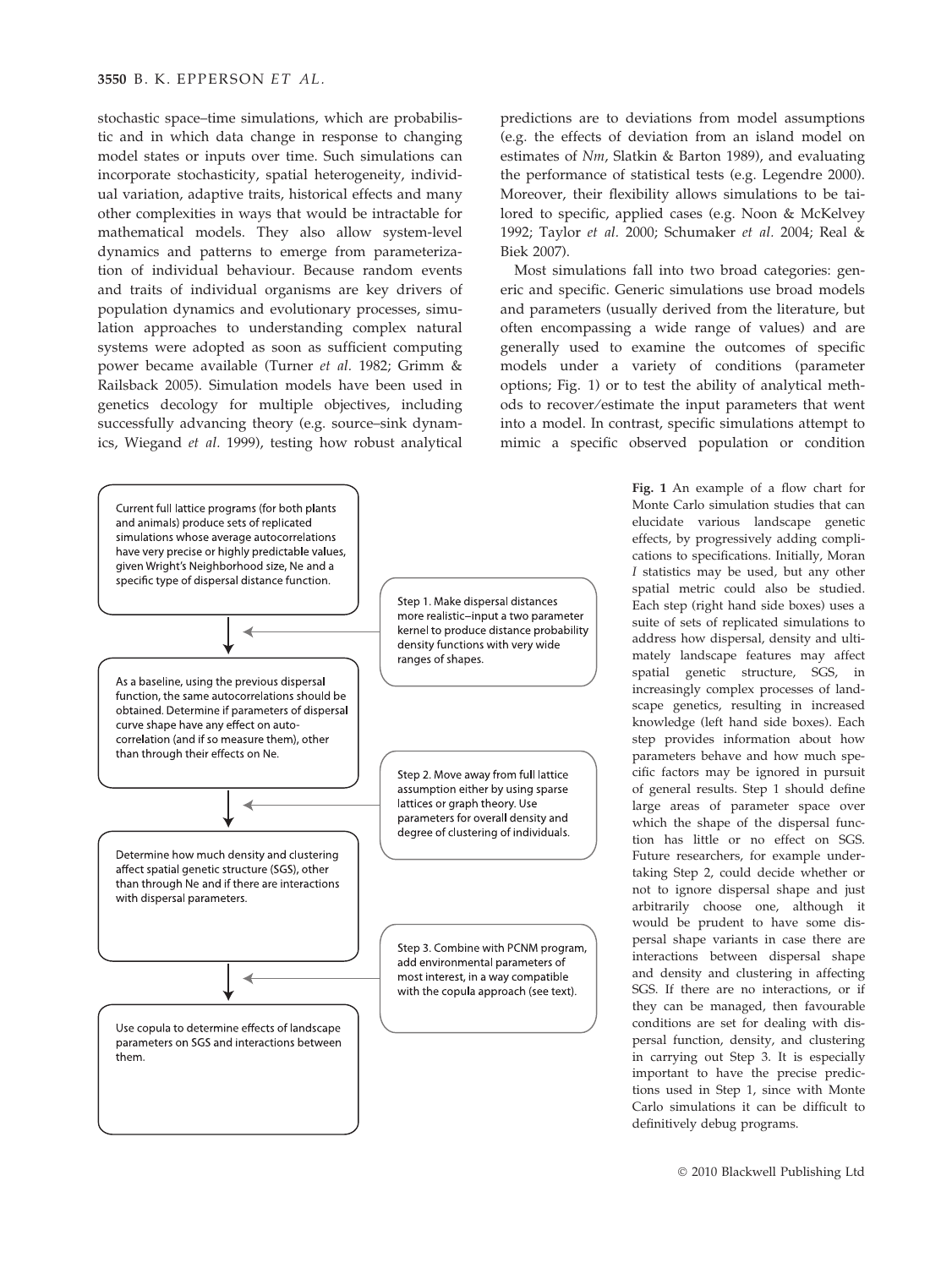(Gauffre et al. 2008; Novembre & Stephens 2008). They are generally used to test under what conditions (or models or parameters) the observed data could have been generated or to predict what may happen to a specific population in the future. Both generic and specific simulations have proven quite useful for population genetics and landscape ecology.

Landscape genetics, as an amalgam of population genetics and landscape ecology (Manel et al. 2003; Holderegger & Wagner 2006; Storfer et al. 2007), can benefit from simulation modelling approaches, given its explicit focus on spatial complexity. Indeed, landscape genetics aims at understanding the processes governing spatial patterns of genetic variation, in response to environmental spatial heterogeneity. Landscape genetic studies combine the power of increasingly available spatially referenced multilocus genotypic data (e.g. Joost et al. 2007; Herrera & Bazaga 2008) with geographic information systems (GIS) and remote sensing data, greatly expanding our ability to understand sources of spatial genetic structure (Manel et al. 2010a). Simulations are especially useful and relevant to the challenges of landscape genetics based on several considerations. First, fitness and dispersal variability among individuals have numerous critical consequences for the dynamics, structure, and evolution of populations. Second, because landscape genetics focuses on the effects of landscape properties on genetic structure (Storfer et al. 2007), it is appropriate that models explicitly and realistically incorporate spatial heterogeneity and local interactions. Third, population history can also have strong effects on the structure of natural populations (Knowles 2009), confounding attempts to elucidate more contemporary landscape effects. Finally, the applied nature of many landscape genetic investigations, for example in conservation biology (Bruggeman et al. 2009), means that practitioners often grapple with 'real world' questions in complex, nonideal, and idiosyncratic systems. All of the above elements can be difficult or impossible to accommodate in purely mathematical modelling frameworks, whereas the flexibility and generality of simulations allows considerable complexity and biological detail to be included.

The historical progression of models and statistical methods in ecology and genetics, from aspatial to spatially implicit (where it is implicit that there are variations among individuals or populations over space, but the locations or the spatial relationships among them are not specified) to spatially explicit (Table 1), has led landscape genetics to a modelling framework which both is spatially explicit (i.e. spatial locations of individuals are monitored) and incorporates realistic landscape features and heterogeneity in a meaningful way. In this article, we review many relevant theoretical developments and examine the general roles that stochastic space–time simulations could play in landscape genetics (i.e. ranging from developing analytical models, testing hypothesis, making predictions, studying a specific or applied system, to comparing statistical methods). We then identify specific outstanding biological questions and critical processes that should be addressed, using simulation-based approaches. We review existing computer programs and suggest guidelines for future simulation studies in landscape genetics. Throughout the article, focus is maintained on continuous space processes or approximations of them, rather than discrete

Table 1 Sequences of developments in population genetics, population biology, spatial statistics and landscape genetics, from aspatial to spatially explicit

| Level                             | Population genetics                                               | Population biology                                                                  | Statistical geography                                                                                                                                                                                                  | Landscape genetics                                              |  |
|-----------------------------------|-------------------------------------------------------------------|-------------------------------------------------------------------------------------|------------------------------------------------------------------------------------------------------------------------------------------------------------------------------------------------------------------------|-----------------------------------------------------------------|--|
| Aspatial                          | Gene drift,<br>Gene flow,                                         | Demography<br>(Leslie matrix)                                                       | Regression,<br>summary statistics                                                                                                                                                                                      |                                                                 |  |
|                                   | Gene mutation                                                     |                                                                                     |                                                                                                                                                                                                                        |                                                                 |  |
| Spatially<br>implicit*            | Wright's Island<br>Model                                          | Metapopulation                                                                      | Regression with<br>environmental variables                                                                                                                                                                             |                                                                 |  |
| Spatially<br>$explicit^{\dagger}$ | Isolation-by-distance,<br>Isolation-by-barrier;<br>stepping-stone | Spatially explicit<br>$land \angle$ scape +<br>individual based<br>models (IBM) $‡$ | Univariate: spatial: CAR,<br>SAR, autologistic, geographical<br>weighted regression; spatio-temporal:<br>STARMA, hierarchical Bayesian state-space,<br>etc. multivariate: PCNM/Moran eigenvector<br>maps, Mantel tests | Spatially explicit<br>$land \angle$ scape +<br>$IBM + genetics$ |  |

\*Models or methods where it is implicit that there are variations over locations, but locations are not assigned to specific places in space.

† Models or methods where individuals or populations are assigned to specific locations or the distances between them are defined. ‡ While spatially explicit population-based models continue to contribute to these fields, the trends appear to be toward individual based models.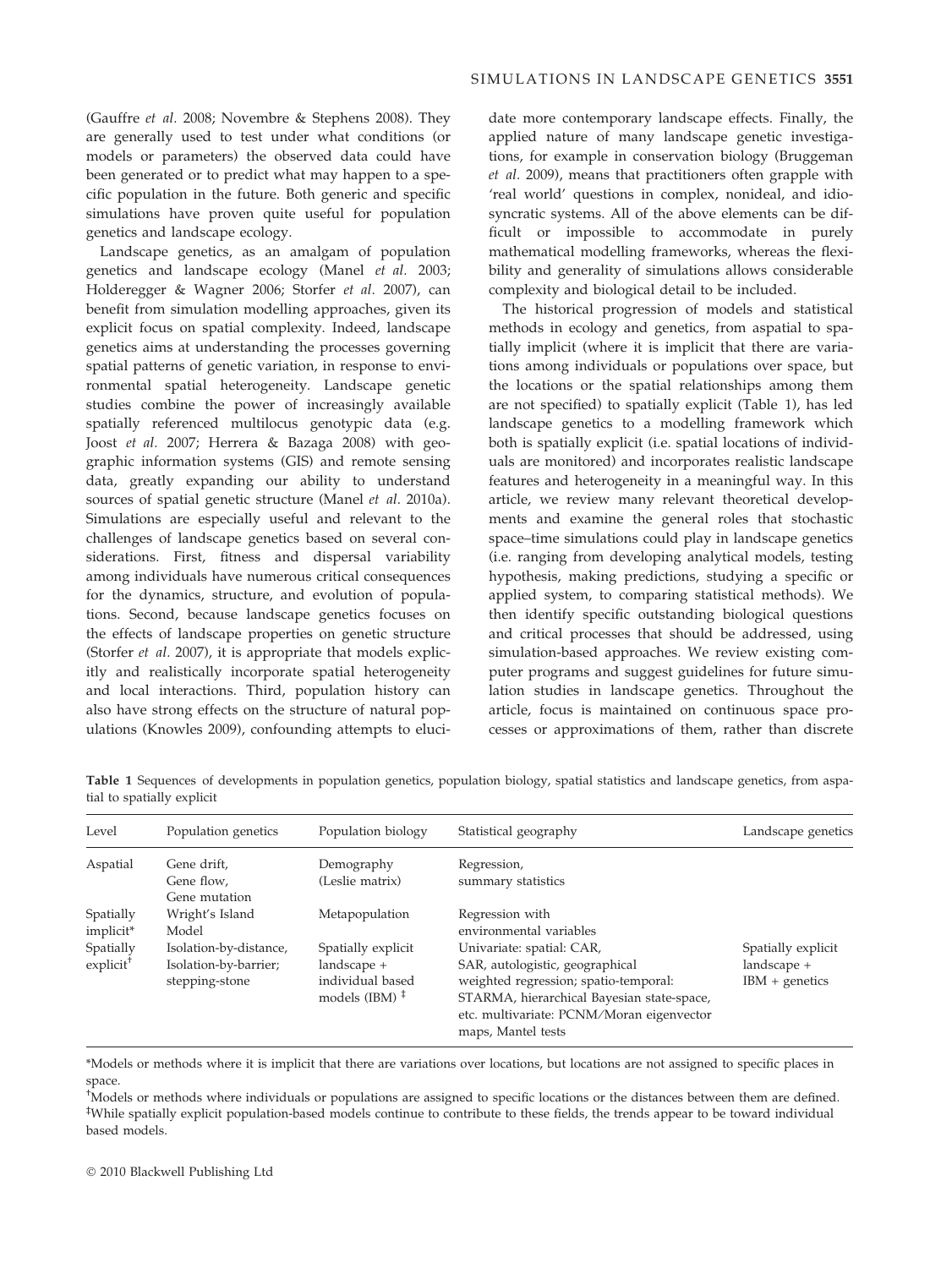population models, for two reasons. First, most existing theoretical population genetic results on continuous models are paralleled by those for discrete populations (e.g. Epperson 2003). Second, salient features of discrete population models can be accommodated in continuous models by including a clustering factor (e.g. Barton & Wilson 1995) without the often arbitrary delineation of populations.

## Historical context and existing theoretical results relevant to simulations in landscape genetics

In order to understand the future of simulation studies in landscape genetics, it is helpful to review the past developments of models and results in the fields of population genetics, landscape ecology, and statistical geography (Table 1).

## Population genetics

In population genetics, spatially explicit studies of genetic structure began with Wright's (1943) model of isolation by distance (IBD), in terms of decreasing levels of inbreeding within increasingly large areas (Table 1). Malécot (1948) reformulated Wright's model in terms of pairwise probabilities of identity by descent, which presaged modern methods. Both used simple Wright– Fisher discrete-generation lifecycles with added mating by proximity. Subsequently, several hundred mathematical papers, some with variant models or approaches (see e.g. Nagylaki 1989 for a review), developed many important mathematical relationships about the expected values of spatial metrics in stochastic spatial– temporal population genetic processes (e.g. Nagylaki 1986; Soboleva et al. 2003). However, it also became clear that the most mathematically difficult processes are those that exist in two spatial dimensions, especially at fine spatial scales; precisely the cases that are of most interest in landscape genetics today. It appears likely that with the added complexity of processes in landscape genetics, purely mathematical models will not lead to analytical solutions.

A second wave of theoretical studies relevant to simulations of landscape genetics began when relatively fast computers became available, starting with Turner et al. (1982) simulating Wright's approach (and using F-statistics) and Sokal & Wartenberg (1983) beginning a series of Monte Carlo simulation studies of the same models, but using Moran's I-statistics (which are closely related to other pairwise measures of identity by descent, Barbujani 1987; Hardy & Vekemans 1999). Since then, simulation studies have generally kept all of the assumptions required for discrete-generation life cycles and the assumption that individuals existed on points

of a lattice. They also usually modelled isotropic dispersal, represented very large populations (typically 10 000 diploid individuals), and included stochastic dispersal and stochastic Mendelian segregation. These types of simulation studies have well characterized the amount of spatial genetic structure that is expected based on basic dispersal characteristics under simple IBD processes. Importantly, they have also shown that realizations of IBD are themselves highly stochastic, or 'noisy' (e.g. Epperson 2003). We can expect even noisier correlations to be measured in empirical samples. It should also be noted that IBD can form the basis of null hypotheses for the operation of landscape factors rather than the usually unrealistic null hypothesis of a random distribution (Sokal & Wartenberg 1983; Fig. 1). Further, it has been shown recently that noise-to-signal ratio, as measured for example by coefficients of variation of Moran's I, tends to increase with spatial scale (Epperson submitted), which has implications for how best to design sampling schemes (e.g. sample within or beyond the range of IBD) in simulation studies, and how to combine spatial scales in statistical measures. For example, the detection or characterization of the effects of a particular landscape variable on spatial genetic structure may require greater numbers of replicate simulations, samples, or loci for larger scales. Similar general relationships between spatial scale of genetic structure and scale of movement (Anderson et al. 2010) could be expected in more complex landscapes, although sometimes altered.

In addition, IBD simulation studies have revealed the spatial genetic effects of mutations (Epperson 2005), random immigration and simple natural selection (reviewed in Epperson 2003), as well as some knowledge about clines due to microenvironmental gradients and local adaptation (Sokal et al. 1997). Some knowledge has also been gained regarding the effects of barriers to gene flow (e.g. Dupanloup et al. 2002; Guillot et al. 2005; Latch et al. 2006; Gauffre et al. 2008; Murphy et al. 2008; Frantz et al. 2009) and other environmental heterogeneities (Travis & Ezard 2006; Real & Biek 2007). In future contributions to landscape genetics, these types of simulations could be modified to incorporate more realistic life cycles, move away from the assumption of a (full) lattice, and include landscape features (Fig. 1).

Landscape genetics is becoming increasingly multilocus (e.g. Manel et al. 2010a), yet little is known about how multilocus genotypes behave in spatio-temporal systems. One two-locus simulation study produced some rather surprising results (Epperson 1995): the level of linkage disequilibrium (LD), was very small population-wide, whether or not the two loci were linked, although LD was quite large at smaller spatial scales.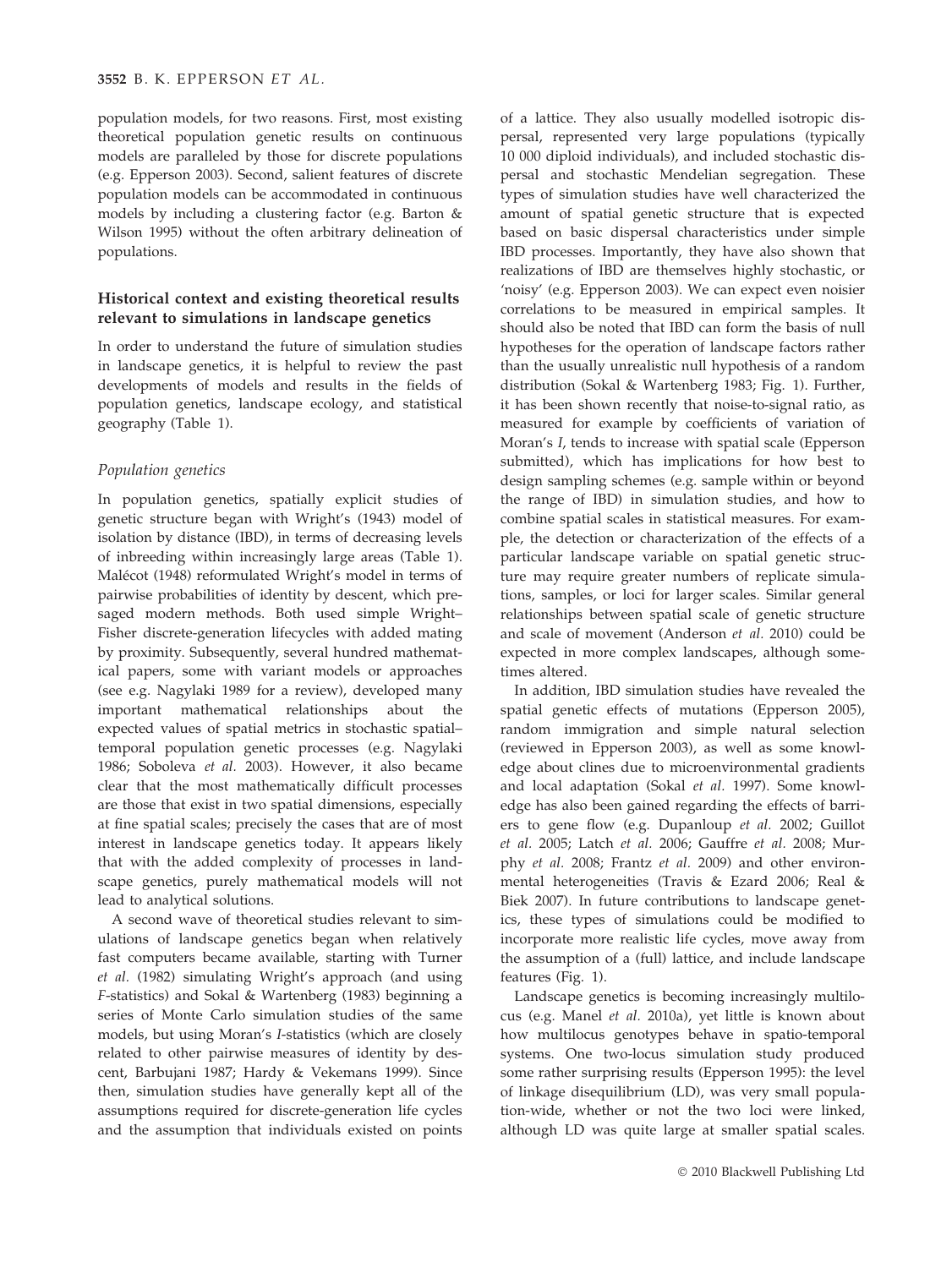We may expect that LD will generally change with spatial scale in more realistic landscapes as well, and that the relationship of LD with recombination rates will be complex. Such complexity could confound multilocus characterizations in simulation studies, for example of marker-trait associations in a landscape setting (Manel et al. 2010a). Finally, although much of the focus has been on pairwise measures, it should be noted that simulation studies can also determine spatial patterns in terms of genetic diversity measures such as heterozygosity and  $F_{ST}$  (e.g. Miller & Lacy 2005; Landgruth and Cushman 2009).

#### Landscape and population ecology

Some of the earliest simulations in ecology were of forest stand dynamics (e.g. Botkin et al. 1972), but they quickly expanded into wildlife and fisheries management, movement ecology, theoretical ecology, conservation biology, metapopulation biology, and other ecological subdisciplines (e.g. Fahrig & Paloheimo 1988; Noon & McKelvey 1992; Palmer 1992; Turner et al. 1993; Zollner & Lima 1999; Tracey 2006). The advent of the field of landscape ecology (Turner 1989), coupled with increased availability of remote sensing data and computing power, fuelled the development of spatially explicit population models (Turner 1995; Table 1) and landscape disturbance models (LANDIS, He & Mladenoff 1999). Some were population-oriented, but increasingly such simulators follow individuals through their lifetimes, with daily to yearly updates, keeping track of sex, age, and events such as birth, mating, dispersal, and death (e.g. VORTEX, Lacy 1993; Miller & Lacy 2005), with transitions between life stages determined by Leslie matrices (Caswell 2000; Table 1). In more advanced simulators, individuals interact with habitat patches, other individuals, stressors, barriers, and/or other landscape elements, allowing the effect of changing landscape features on populations to be studied (e.g. Schumaker 1996; Schumaker et al. 2004). Increasingly, such models are incorporating adaptive behaviour (e.g. Railsback & Harvey 2002; Goss-Custard et al. 2006). Although many are constructed for specific purposes, some are designed as general and user-configurable tools (e.g. HexSim; Schumaker 2009). Simulations have also been used to incorporate both environmental control and spatial autocorrelation in spatially explicit predictions of community composition (e.g. Legendre et al. 2002, 2005).

Individual-based models (IBM) are beginning to combine stochastic ecological and genetic processes in a spatially explicit setting, as is required for landscape genetics (Table 1). By focusing explicitly on individuals, such models are freed from the Fisherian view of populations and statistics (e.g. using the normal distribution and a 'random sample' to estimate a population mean), and instead their results can be directly compared to spatial distributions of individual genotypes in empirical studies. For example, AMELIE (Kuparinen & Schurr 2007) is a plant population model that focuses on individual plant genotypes and incorporates flexible life histories, reproductive systems, and demography, with user-defined pollen and seed dispersal kernels. CDPop (Landguth & Cushman 2009) simulates dispersal, mating, and genetic exchange as probabilistic functions based on distance matrices rather than fixed kernels. These matrices are in turn derived from landscape ecological models, for example, least-cost path models which impose 'costs' imposed by movements through a 'resistant' landscape (Balkenhol et al. 2009; Spear et al. 2010). This provides a framework that allows comparison of multiple alternative models of landscape resistance directly with IBD and isolation by barriers into panmictic populations, enabling linkage between empirical analysis and simulation modelling. The modelling framework is specifically designed to provide a simulation framework that is directly amenable to causal modelling approaches for evaluating alternative landscape resistance hypotheses (e.g. Cushman et al. 2006).

## Statistical geography

Developments in spatial statistics and stochastic space– time process theory originally designed for general variables in statistical geography (Table 1) also have implications for analysing simulations in landscape genetics. The simplest model, known as Space–Time Autoregression Moving Average (STARMA; Haining 1979), happens to subsume stepping stone models of genetic drift and migration (Epperson 1993); hence STARMA theorems and results are directly applicable to population genetics. The formal STARMA concept of a well-defined lag structure (Hooper & Hewings 1981) or spatial 'regularity' (Epperson 2003), the degree to which spatially determined interactions among locations are repeated and scaled up over the landscape, dictates that spatial statistical analyses are more complicated in systems with less spatial regularity. Here it should be noted that spatial statistical modelling can be applied to somewhat irregular structures, for example, by using spatial eigenfunction analysis (Borcard & Legendre 2002; Dray et al. 2006). Regularity considerations, together with the high stochasticity or noisiness of space–time population genetic processes, also dictate that spatial genetic relationships must be replicated in a spatially regular way many times or insufficient statistical power will result, although to some degree this could be offset by using large numbers of genetic markers (Anderson et al. 2010).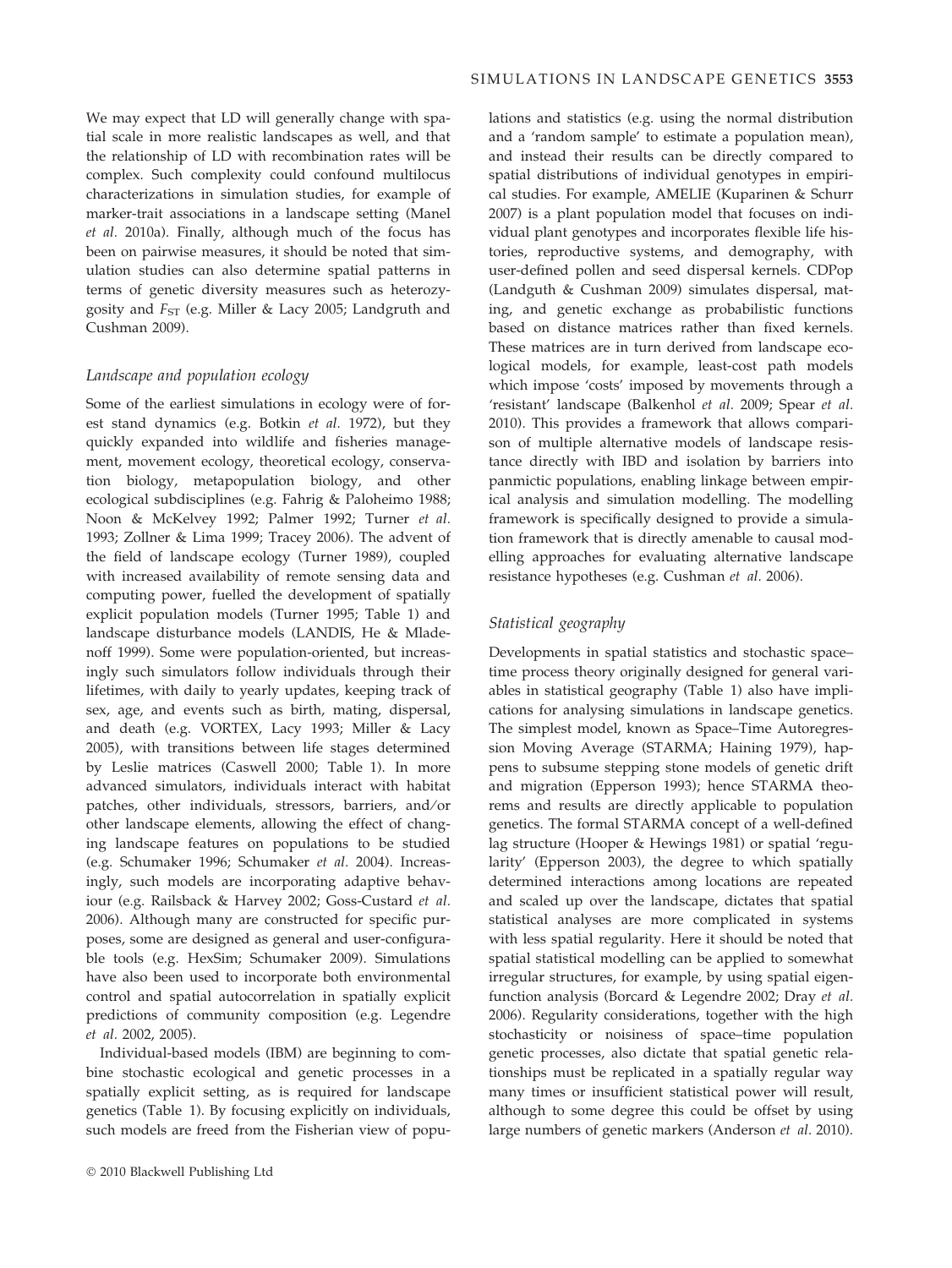Researchers can design, control and contrast spatial regularity in simulations and statistics, in order to improve statistical characterization of the effects of landscape features on spatial genetic structure.

STARMA theory, as well as simulations of IBD, has also shown that the manner in which stochastic inputs enter a system can have profound effects on spatial genetic structure. Inputs can occur through chance effects of dispersal distances and through genetic transmission, and it is critical that simulations include both. The distances that genes disperse (based on the inherent and biological tendencies of movements of individual animals or plant propagules) are typically represented by exponential or more complex long-tailed (large variance) distributions (e.g. Gregory 1968; Klein et al. 2003). In addition, at least for diploids, genetic transmission, or the process by which genes are transmitted from parents to offspring is also highly stochastic, even if following simple mating rules and Mendelian segregation. Further, genetic transmission in diploids can produce stochastic events that arise at locations rather than during movements (in STARMA, genetic drift vs. stochastic migration). Hence, it is critical that simulation studies in landscape genetics represent the appropriate ploidy level.

In addition, STARMA studies show that the manner in which stochastic events are propagated or 'percolate' (O'Neill et al. 1988) through the system largely determines the spatial genetic structure (Epperson 1993). Most critical perhaps is the effective number of spatial dimensions (i.e. whether habitat is essentially linear or arrayed in two or even three dimensions). Stochastic inputs in systems with one dimension tend to propagate less effectively and tend to produce higher expected correlations (Epperson 1993), but have greater variability in correlations, that is, are noisier (Fix 1994) than in two- or three-dimensional systems. Thus for example when gene flow is channelled through a corridor on a two-dimensional landscape, the spatial genetic structure in and near the corridor would differ and resemble that of a one-dimensional migration system. Terrestrial plants and animals can usually effectively occupy only one or two dimensions, whereas aquatic plants and animals, as well as soil-dwelling organisms, could occupy three-dimensional habitats. Thus it is important that both actual and effective spatial dimensionality are properly considered in simulations; for example, existing lattice-based models could be easily modified to 1D or 3D habitats.

It is also important to point out that the relationships among movement, life history characteristics, and spatial genetic structures depend on the fact that the latter build over time and generally do not arise instantaneously (e.g. spatial ARMA; Haining 1979). However, available evidence indicates that most spatial genetic autocorrelation is generated over surprisingly short time periods, roughly 20 or so generations, as was shown most clearly in a coalescence analysis of IBD (Barton & Wilson 1995). Furthermore, changes in landscape structure, such as a new barrier, can change spatial genetic structure within as few as five generations (Murphy et al. 2008). Such considerations are particularly important when attempting to use simulations to distinguish effects of contemporary gene flow from historical events or processes in simulation studies.

Gene flow is generally considered solely as a 'smoothing' or homogenizing force (e.g. Wright 1965). However, both STARMA theory (e.g. Bennett & Haining 1985) and simulations (Epperson 2007) show that dispersal also can be the cause of spatial autocorrelation. There are circumstances where an increase in the rate of dispersal can increase the amount of autocorrelation (Epperson 2007).

# General roles of simulations in landscape genetics

#### Testing model assumptions

One of the most crucial roles of simulations is in testing the robustness of process models to their assumptions, that is, the predictive capabilities of mathematical and analytical models, and the power of statistical methods, when applied to complex 'real-world' systems. Any model (analytical, simulation, and otherwise) makes simplifying assumptions (Box 1979), unless it were 'an entire reconstruction of the actual system—whereupon it ceases to be a model' (Burgman & Possingham 2000). Simple models remain useful, however, for capturing some salient aspects of complex systems or problems (Grimm 1999), developing theory, testing hypotheses, and for making predictions. More complex models tend to be more difficult to understand and derive general lessons from. Simulation studies can be structured to sequentially determine whether simple models (and their assumptions) are adequate for specific questions or whether additional complexity is necessary to draw conclusions about a particular type of system, by sequentially adding components or violating assumptions (see, e.g. Fig. 1).

For example, simple models of IBD with two spatial dimensions originally assumed an animal model with equal movement of the sexes (Wright 1943). Variant simulations have shown that summary measures of dispersal, particularly the total variance of parental dispersal distances as figured in Wright's neighbourhood size,  $N_{e}$ , are strongly predictive of global spatial autocorrelation. Predictive ability holds true even if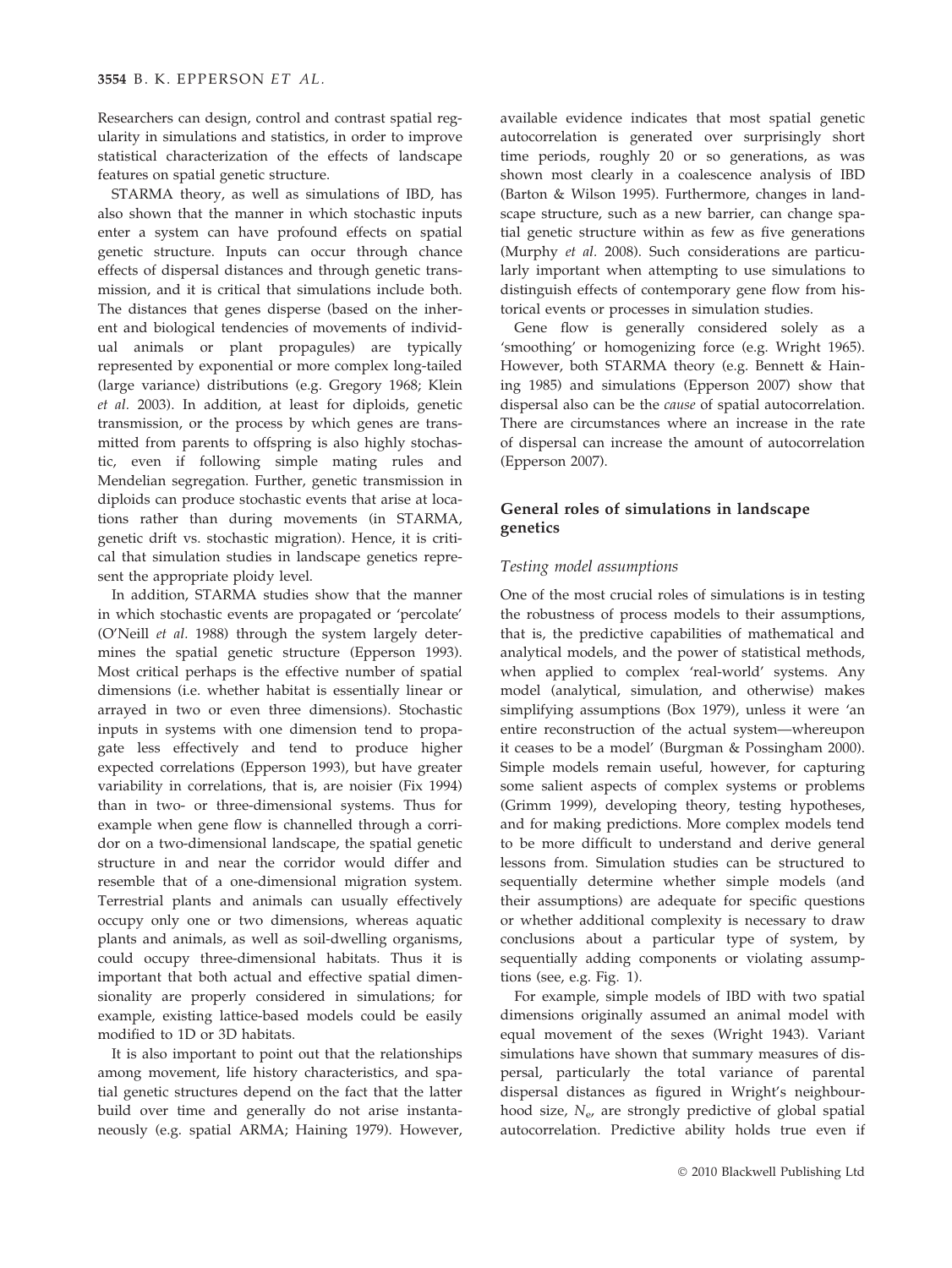sexes differ greatly in dispersal ability or if plant models of propagule dispersal are used instead (Epperson 2007). Other studies have shown that the shape of the dispersal curve is usually not important (most recently by Lee & Hastings 2006). In addition, nonuniform density of individuals scarcely affects spatial genetic measures. However, when there is extreme clustering of individuals, global autocorrelation is (mildly) affected (Doligez et al. 1998). These results for IBD should not necessarily be taken to mean that these factors can always be safely ignored, especially where other simplifying assumptions are also violated.

Other simplifying assumptions about mating system and subtler aspects of life history are yet to be much explored in landscape genetics, many of which could be addressed through simulation modelling. These assumptions include: (i) that individuals do not vary in salient characteristics such as behaviour, (ii) that space and spatial processes are homogeneous (e.g. see Slatkin 1993; Rousset 1997), (iii) that demographic stochasticity (e.g. Engen et al. 2005) is inconsequential, and (iv) that populations are at equilibrium. In reality, individuals are often irregularly distributed across heterogeneous landscapes and face spatial heterogeneity in habitat quality, stressors, dispersal barriers, and dynamic interactions with predators, prey and competitors. Individuals may vary in genetic traits and in experience and learning, between sexes and during their life cycles (DeAngelis & Mooij 2005). Often-assumed genetic equilibrium is the exception, particularly in landscapes recently altered by human activities. Instead, phenomena such as fluctuating population sizes, range expansions, genetic bottlenecks, and recent contact zones are the norm. In such complex and contingent situations, simulation modelling offers a way to test how far applications of an analytical model can be stretched before it must be revised or discarded in favour of more complex or alternative modelling approaches (Slatkin & Barton 1989).

There is ample empirical evidence that subtle aspects of life history can alter spatial genetic structure. For example, in plants, different age groups can have differing spatial genetic structures, due to population selfthinning (Epperson & Alvarez-Buylla 1997) or during the early phases of population establishment (Epperson 2000); clonal reproduction can also drastically alter spatial genetic structure (e.g. Chung & Epperson 1999). In animals, it has been shown that home range and territoriality, natal habitat bias (e.g. Sacks et al. 2004), and social and feeding behaviour (e.g. Blanchong et al. 2006) can all come into play. Finally, although spatial genetic structure for systems with only one effective spatial dimension have been well-characterized theoretically, it appears underappreciated that many real landscapes, while essentially mostly existing in two (or possibly three) spatial dimensions, have areas where processes behave more as if they were in a single spatial dimension (Rousset 1997; McRae 2006). As noted, spatial genetic structures are strongly influenced by the effective number of dimensions.

#### Characterizing properties of statistical estimators

Another important role for simulation studies is in characterizing the properties of statistical estimators. Examples of questions or analyses include (i) tests for departure from spatial randomness, (ii) measures of distances over which there is positive autocorrelation, (iii) identification of specific locations of populations or individuals that comprise nonrandom associations, (iv) study of demographic variables (sex, ages, etc.) that are associated with structure, and (v) identification of landscape features associated with spatial genetic structure. Analyses that have been developed for (i–iv) include exploratory type analyses, model-based analyses and clustering methods. The degree of sophistication in methods has increased over time (Table 1) in accordance with the complexity of the research questions, and we can expect further increases. It is unlikely that appropriate statistics will have simple sampling distributions; hence generally their properties must be determined from simulations.

#### Applications to real systems

Lastly, simulations are of practical use when analysing landscape genetic data in real systems. By tailoring simulations to specific cases, they can address why field data collected to test a hypothesis may have spatial genetic distributions that differ from theoretical predictions. Hence they can be used to help decide whether or not to reject a hypothesis or determine if the assumptions of the mathematical models were substantially violated, if important processes were not considered, if the field sampling scheme was inappropriate, or if the utility of the genetic markers used was limited. Simulation can also help determine whether observed spatial genetic structure can be attributed to contemporary vs. historical isolating events, or provides evidence of recent range contraction or expansion (Currat & Excoffier 2004; Leblois et al. 2006; Wegmann et al. 2006; Cornuet et al. 2008). Many applied disciplines (e.g. wildlife management and conservation) can benefit from directly conducting simulations, such as understanding causal relationships between landscape features and gene flow. Managers could input the current state as an initial condition together with all known demographic and landscape parameters (with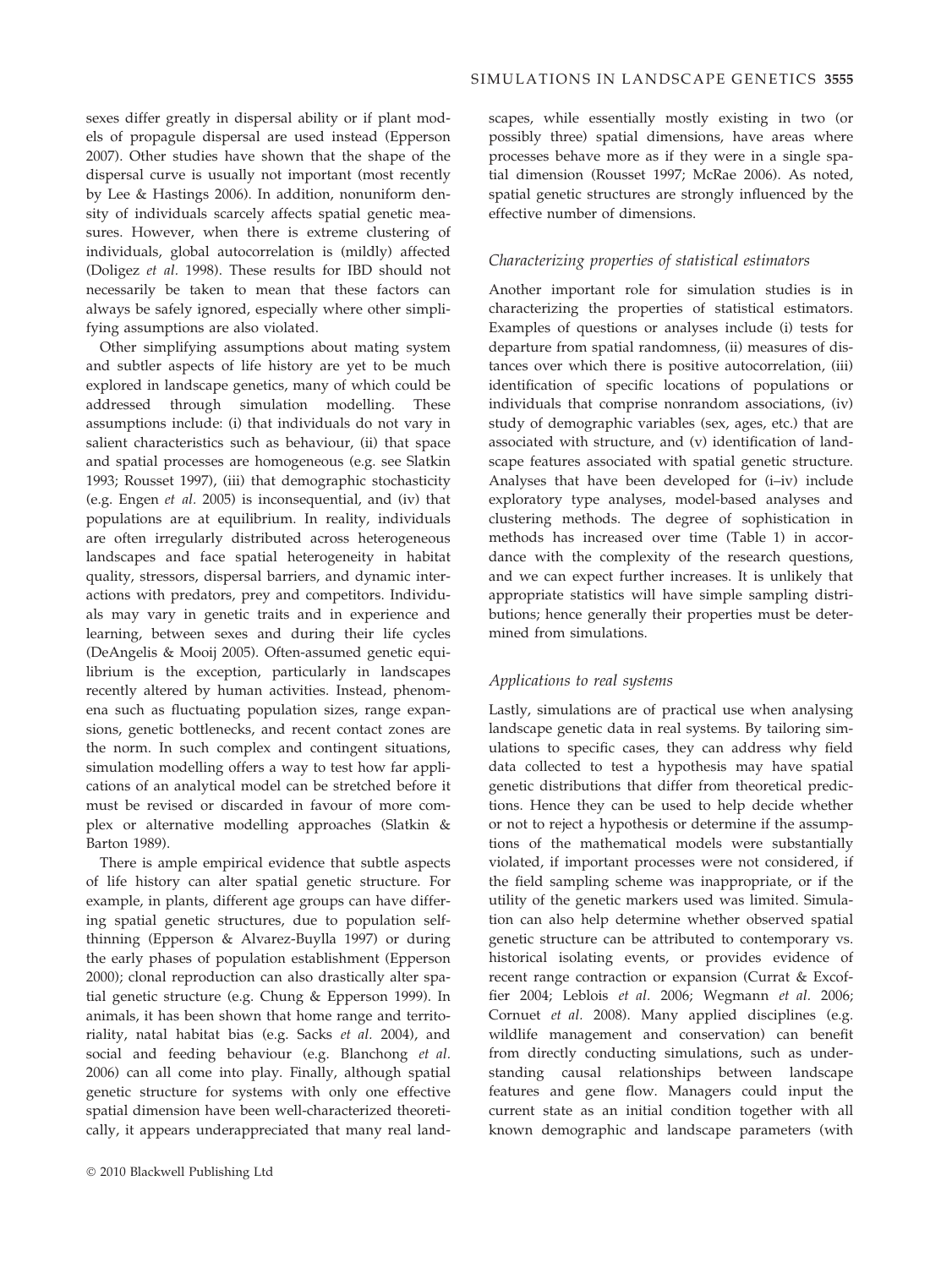appropriate levels of uncertainty) into models and run them to forecast spatial patterns under projected landscape and climate change. Simulations may also be used to optimize sampling schemes in advance of conducting empirical studies; for example, a manager of a system might consider doing a simulation study before investing time and resources into collecting data on landscape features and genetics.

#### Outstanding issues in landscape genetics

#### Critical aspects of biological realism

Landscape genetic studies could and ultimately should often involve a very large array of biological (including genetic) as well as landscape variables and parameters. As landscape genetic models add the effects of landscape features on biological processes such as individual dispersal and mating systems they must integrate these with the biological realism of individual behaviour and population dynamics. As noted, individual-based and other spatially explicit simulation modelling generally allow a systematic and theoretic relaxation of assumptions from ideal models, such as Wright–Fisher systems, with increasing biological realism and a variety of spatial dependence structures (e.g. Fig. 1).

Although landscape genetics generally focuses on how gene flow and spatial genetic structure are affected by landscape features, there are many other ecological and evolutionary processes affecting spatial genetic structures that could be investigated in a landscape simulation study. Genetic metrics used by landscape geneticists as dependent variables are typically based on variances in gene frequencies among populations [Wright's (1965) fixation indices] or pairwise genetic correlations (Cockerham 1969), including spatial genetic correlations between individuals (Cockerham 1973). Accordingly, models are needed that explicitly account for the manner in which genes are transmitted among individuals within and among groups, and for differential probabilities of dispersal among groups, (e.g. sexbias or bias based on different population sizes, Scribner et al. 2001), leading to greater accuracy in estimation (Chesser 1991a,b, 1998; Sugg & Chesser 1994; Sugg et al. 1996).

In this context, for animals, an emerging view in landscape genetics is that it is essential to integrate information regarding behavioural ecology (Sugg et al. 1996) with other aspects of the mating system and social structure that influence gene transmission (Clober et al. 2009). Demes may themselves be structured into sub-units (social group, family, clan, etc.), characterized by specific mating systems (monogamy, polygamy, promiscuity, etc.), and connected by possibly sex-specific dispersal patterns. Factors that affect individual variation in reproductive success are complex and can change over time (Scribner & Chesser 2001). Various social systems have evolved in many animal species to make it common for males and/or females to disperse away from natal areas. In some cases, observations on genetic transmission (e.g. parent–offspring genotyping) can be combined with spatial population genetics (Robledo-Arnuncio et al. 2006), and these could be further combined with landscape features in order to more fully characterize biological processes.

For plants, species exhibit a wide variety of mating systems, including regular systems of frequent self-fertilization, negative assortative mating due to various kinds of incompatibility systems, and biparental inbreeding due to the clustering of related individuals within small neighbourhoods (e.g. Clegg 1980). Currently, it is largely unknown how spatial variations in these processes and environmental heterogeneity influence spatial genetic structure. In summary, future simulation studies of landscape genetics could profitably incorporate a very large array of biological as well as landscape variables.

## Statistical properties

Landscape genetics could further use simulations to provide precise results on the statistical properties of the various spatial statistics [e.g. Moran's I, Wombling (Womble 1951), landscape metrics] as used to evaluate the effects of landscape features (Fortin et al. 2003) on connectivity and genetic demographic parameters (e.g. migration rates, effective population size, mating system). This can be done by determining how such parameters affect spatial distributions of genetic variation (in contrasting sets of replicated simulations) and testing the various spatial metrics now available (many of these are discussed in other papers, e.g. Storfer et al. 2010) or those that will become available in the future. One of the strongest examples from existing work is the relationship between shortest distance spatial autocorrelation of genotypes,  $I_1$ , and overall amounts of dispersal in large continuous populations undergoing IBD, where a monotonic decrease of  $I_1$  with increasing variance of dispersal distances is found (Epperson 2007). Together with the values for stochastic and statistical variances (Epperson 2003), it is possible to estimate the dispersal variance from values of  $I_1$  observed in nature and determine the uncertainty of such estimates. In many other cases, it should be possible to set up multifaceted stochastic spatial–temporal processes (i.e. containing several, possibly interacting specific biological processes and landscape features) and statistically characterize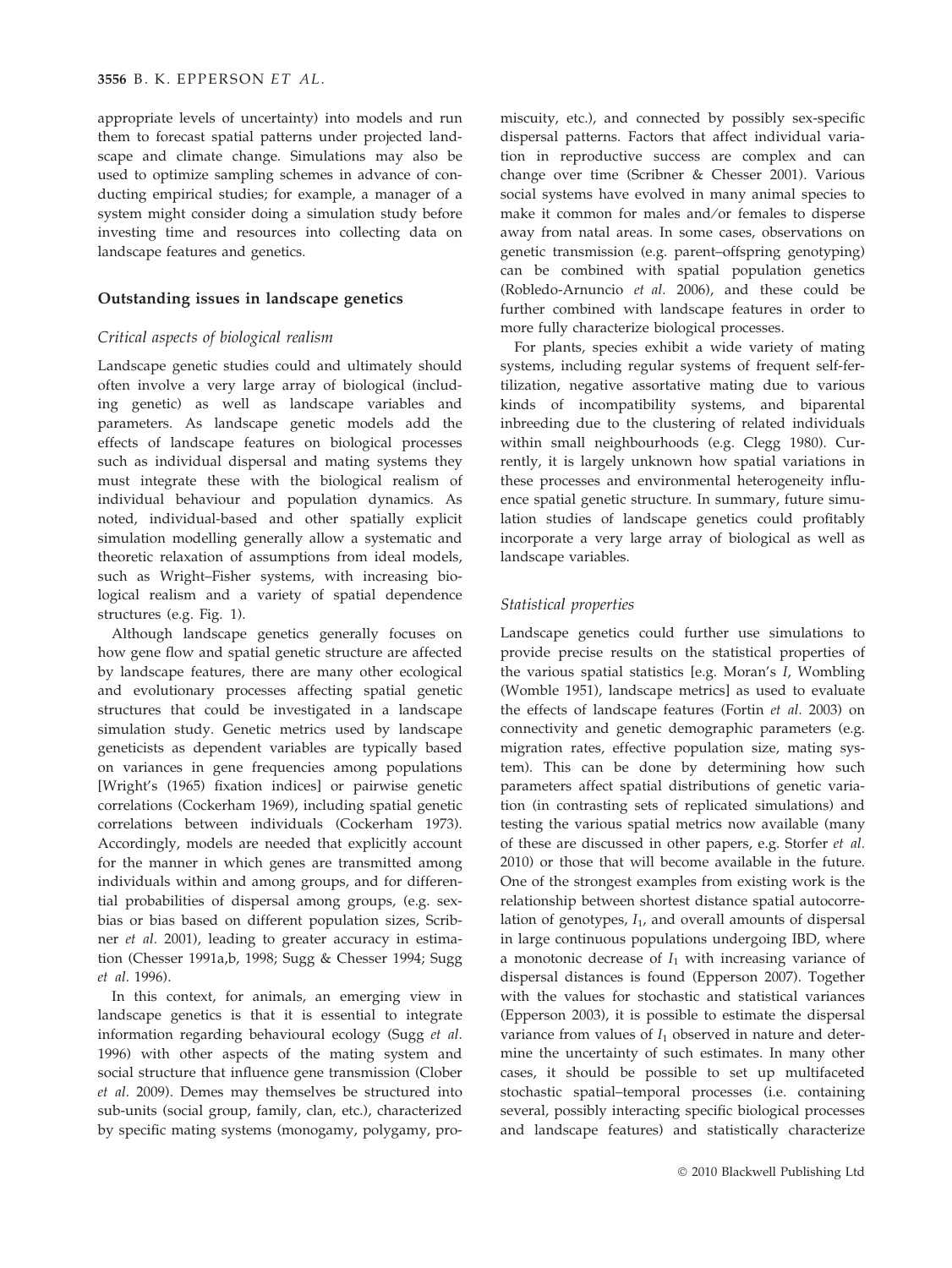spatial measures designed to detect or measure said processes and features (Fig. 1). Most critically, studies could determine the type 1 and type 2 error rates of hypothesis tests constructed from spatial measures (e.g. Murphy et al. 2008; Legendre & Fortin 2010).

It is essential to evaluate the effects of landscape patterns on spatial population genetic processes across a wide range of appropriate spatial scales (Murphy et al. 2010; Anderson et al. 2010; Manel et al. 2010b). Contrasting sets of simulations could be used to examine how mismatched scales (e.g. grain vs. support; see Anderson et al. 2010) at the organismal, sampling, and analysis levels affect conclusions drawn from the analysis. Each organism will respond to environmental conditions at characteristic scales depending on its ecology, vagility and behaviour (Thompson & McGarigal 2002). In landscape genetic analyses incorrect specification of the thematic content, resolution, grain and extent over which organisms experience and respond to environmental variation may result in error in attribution of observed patterns in spatial genetic structure (Anderson et al. 2010). Recently, Cushman & Landguth (2010) used the CDPop model to evaluate how misspecification of the 'thematic resolution' and spatial grain of landscape patterns affects ability to detect and attribute effects of landscape on patterns of gene flow processes. They found that error in specifying the scale of landscape patterns can greatly impair the ability of landscape genetic analysis to correctly identify driving processes.

# Theoretical modelling of landscape effects on adaptation and natural selection

Another set of important advances in landscape genetic simulation centres on the addition of selection to simulation models (Balkenhol et al. 2009), allowing exploration of the combined effects of gene flow and selection in complex landscapes, in order to better understand both evolutionary and ecological genetic processes. Previous studies used simple models that track both demography and the evolution of quantitative traits to study adaptation along a species range (e.g. Kirkpatrick & Barton 1997). More recently, Kramer et al. (2008) simulated adaptation by coupling an ecological and a genetic model tailored to European beech (Fagus sylvatica L.), with the aim of predicting how current management will affect adaptation. Gavrilets & Vose (2005, 2007) and Gavrilets et al. (2007) constructed an individual-based model to study speciation via local adaptation in spatially heterogeneous habitats. Neuenschwander et al. (2008) introduced an individual-based program to simulate the effect of selection and other genetic processes in structured populations located in heterogeneous habitats; however, landscape was not explicitly incorporated.

It is relatively straightforward to add selection to individual based models, in the form of spatial layers indicating differential mortality or fecundity as functions of the underlying environment and individual genotypes. Selection and gene flow can be combined by integrating presently separate simulators of IBD (e.g. Epperson 1990) with simulators of landscape spatial structure with multiple variables and at multiple spatial scales using principal coordinates of neighbour matrices, PCNMs (Borcard et al. 2004; Fig. 1; PCNM eigenfunctions are a special case of Moran's eigenvector maps, or MEM, Dray et al. 2006). PCNM can model the effects of many environmental variables, including both abiotic and biotic, as well as landscape features or environmental heterogeneity. Such simulation programs could also be combined with simulators of different degrees of habitat fragmentation and matrix quality (Bender & Fahrig 2005).

Further, selected (or functional) diversity arises from adaptive evolution due to natural selection, whereas diversity at neutral genetic loci is determined solely by the effects of genetic drift, mutation, or migration. Recent advances in genotyping techniques associated with increasing computational capacities and new statistical methods, including the use of simulation models, afford many opportunities to determine the effects of landscape features on contrasting spatial structures for functional vs. neutral genetic variation (Holderegger et al. 2006; Holderegger & Wagner 2008; Manel et al. 2010a,b). Awareness of the plausible trajectories of population change is increasingly important in situations of accelerated anthropogenic changes in population connectivity, demographic structure and abundance (Manel et al. 2010a).

## Integration of simulation studies with an empirical study of selection

By integrating simulations with empirical data on large numbers of genetic markers, it may become possible to statistically detect loci under natural selection (Black et al. 2001; Luikart et al. 2003), especially important loci responsible for local adaptation, in a non-model species (Manel et al. 2010a). As noted above, the effects of evolutionary forces such as genetic drift or migration are replicated across all selectively neutral loci. In contrast, natural selection can result in an atypical pattern of variation at comparatively few loci, which can be interpreted as a possible signature of selection (Schlötterer 2003; Nielsen 2005; Storz 2005; Vasemägi & Primmer 2005). Correlative and other methods based on atypical differentiation of such loci have been developed to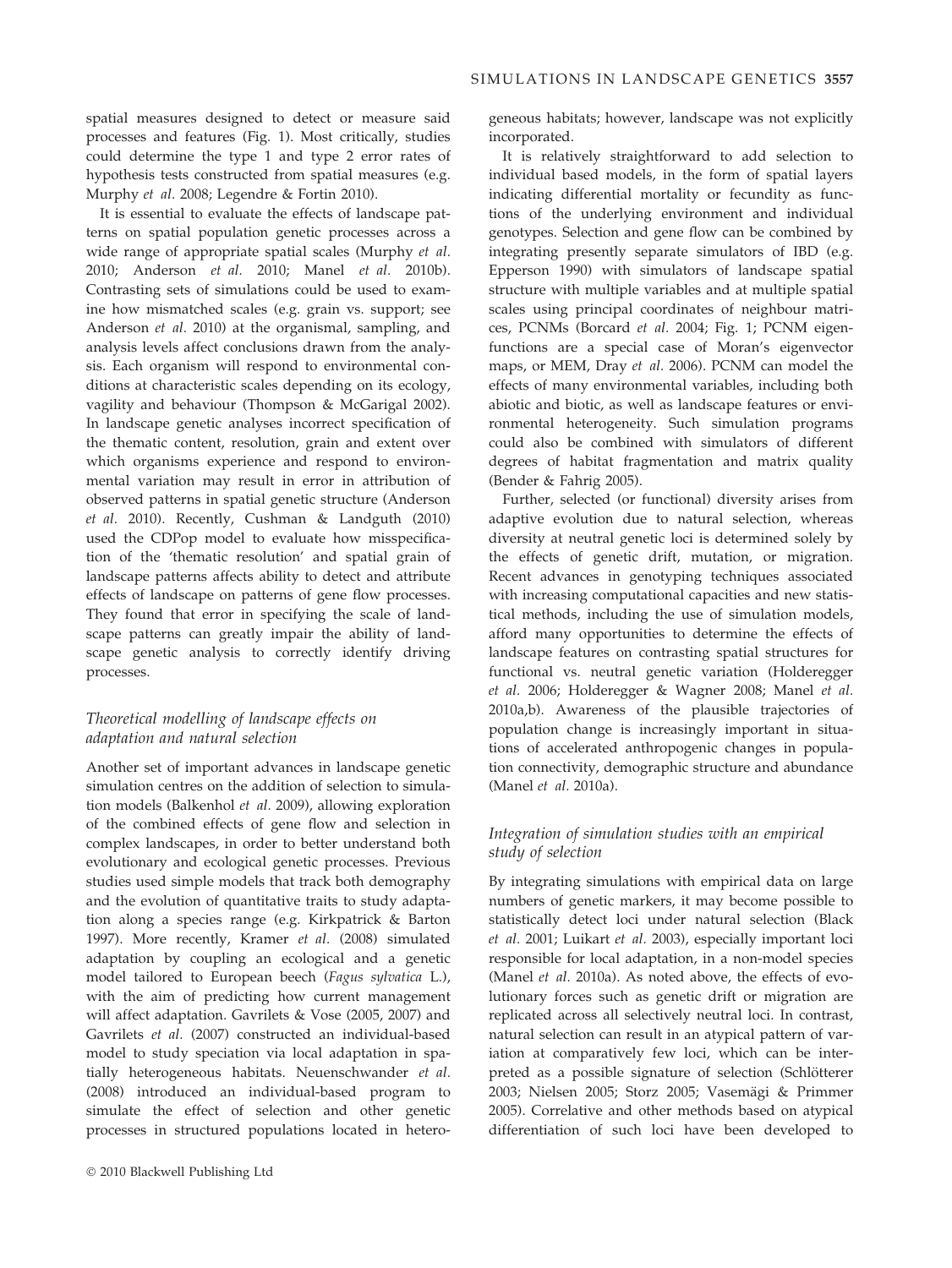identify signatures of selection throughout the genome without prior information regarding the traits or genes involved in the adaptation process (Vitalis et al. 2001; Schlotterer 2003; Beaumont & Balding 2004; Joost et al. 2007; Storz 2005; Foll & Gaggiotti 2008; Manel et al. 2010a,b). This approach offers a practical means to investigate selection in heterogeneous landscapes. Further, complex suites of contrasting simulations could ultimately provide an estimator of the probability that any particular gene is responding to environmental selection rather than being selectively neutral, in part by determining the proper 'experiment-wise' error rates.

#### Modelling uncertainty

Simulation results could be used to evaluate uncertainty in estimated model parameters as a source of variation for model predictions. One important first step to understand model behaviour is to elucidate relationships between variation in parameters and the resulting variation in model outcomes. Similar needs are present for sensitivity analysis—for example, determining the relative importance of contributions of different parameters to the variation in model outcomes (Saltelli 2000; Fieberg & Jenkins 2005; Cariboni et al. 2007).

#### Future simulation studies

Future simulation programs that have the power and flexibility required for addressing issues in landscape genetics will likely develop along several lines. These could include both the somewhat simpler models that are based on discrete or overlapping generations as well as more complex IBM-type models that operate in essentially continuous time. The former focuses more on spatial patterns of genetic variation accumulated in time, and the latter is a somewhat more mechanistic approach (Klein et al. 2003). Most useful approaches will include limited dispersal, since some limits to dispersal almost always pertain to study organisms and such limits are intrinsic to processes that determine spatial genetic structure. Less obvious perhaps is that generally the distances that individuals (or propagules for plants) disperse should be simulated as highly stochastic, as for example determined by a kernel that controls the programmed probability density function (or possibly probability mass function) for dispersal distances (Fig. 1).

Future simulation programs should also allow some relaxation from the lattice assumption and the uniform density it mimics (but see Doligez et al. 1998). However, this should be done carefully, since other complexities can then come into play, such as spatially based conspecific competition, which can be extremely complicated to model in and of itself and would further complicate efforts to model microenviromental selection. Competition may also conflict with factors that regulate the overall size of a population. Significant improvements in simulated realism which avoid such issues may be achieved by employing methods that use point locations such as graph-theoretic approaches (Urban & Keitt 2001; Garroway et al. 2008) or by using sparse lattices (Doligez et al. 1998). In addition, dispersal modelling must incorporate more complex dispersal rules, especially location-dependent rules, which can be constructed to represent partial or complete barriers to gene flow or corridors (for examples), yet maintain inherent dispersal characteristics. Models should allow some age-structure and similar deviations from discrete-generation assumptions. Finally, it should be recognized that the simulated state of spatial genetic structure may depend on its initial condition, how much time has passed, and the timing of changes in environment (see Anderson et al. 2010).

Landscape variations in habitat suitability and complex distributions of microenvironments that may also act differentially on different genotypes are critically important aspects of landscape genetics, and the future for simulations that combine these is promising. One very generalizable method for modelling spatial distributions of environmental factors at multiple spatial scales is the principle coordinate analysis of neighbour matrices (PCNM) approach (Borcard & Legendre 2002; Dray et al. 2006). We are currently building programs that combine PCNM with simulations of modified lattice-based IBD processes (Fig. 1), using R (R Development Core Team 2008). These programs are multiallelic, allow either animal or plant mating systems (including self-fertilization), and include mutations and immigration events. Studies conducting such simulations could make significant progress in separating IBD effects from environmental effects on spatial genetic structure, a significant problem in landscape genetics. Similarly, such computer programs could be further combined with simulations of different degrees of habitat fragmentation and matrix quality (Bender & Fahrig 2005). Further, by contrasting theoretical spatial structures for loci subjected to environmental selection with those for loci that are neutral but undergoing all of the other same demographic features, it may be possible to develop methods for detecting natural selection. In addition, selection models should include multilocus selection, and should allow for epistasis and pleiotropy. Computer programs that incorporate all of the features discussed above would provide an important complement to the other approaches.

Combining individual-based models from ecology and genetics would also increase flexibility in the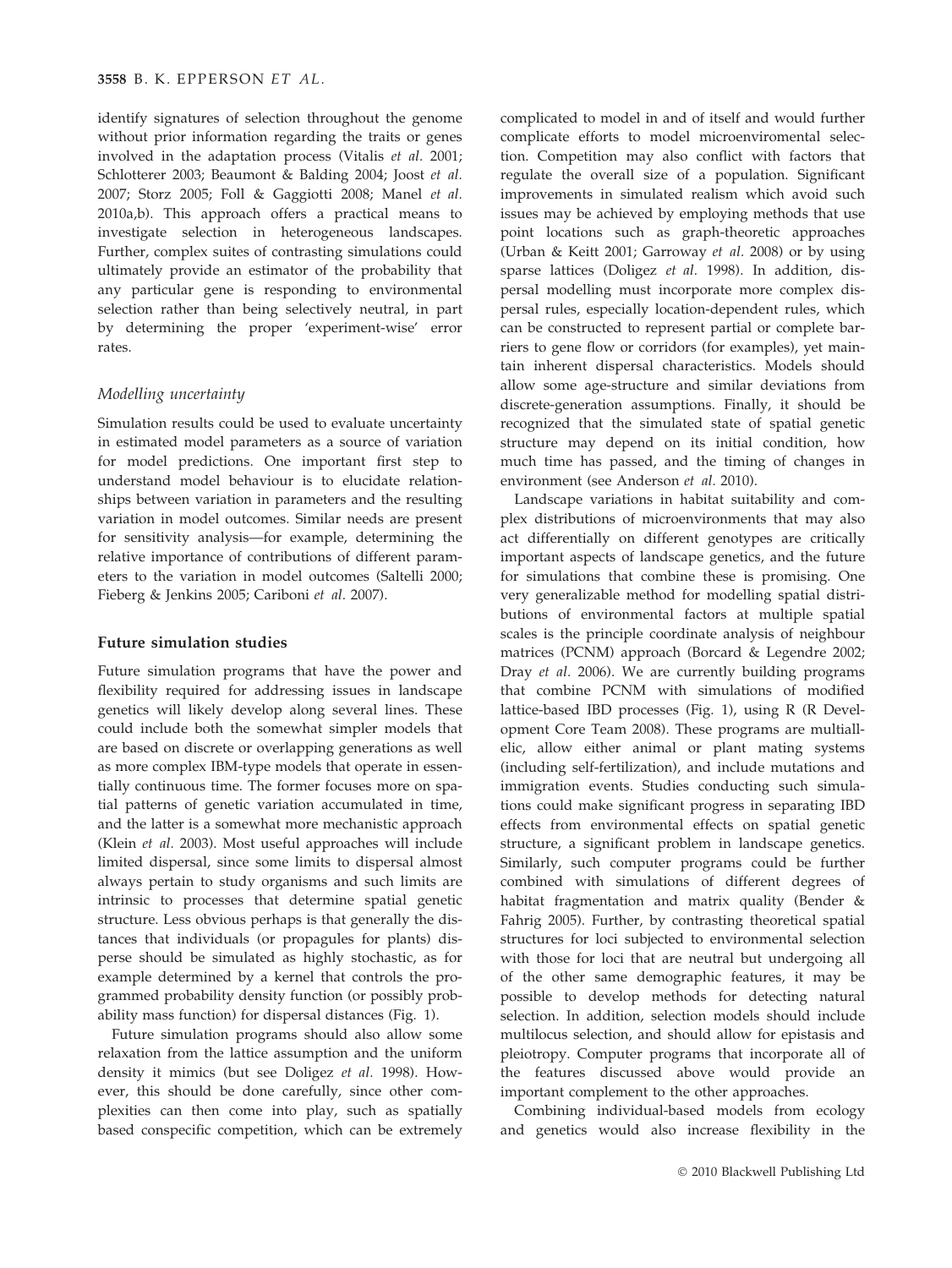incorporation of spatial and ecological details and processes. Such models may be particularly useful for specific management questions; an example would be determining how mortality risks during movement through novel, human-modified landscapes will influence gene flow and perhaps selection for new behaviours of a species facing future land use and climate change. Combining genetic simulators, simulators of landscape spatial structure [e.g. dynamic landscape simulators such as LANDIS (He & Mladenoff 1999) and SELES (Fall & Fall 2001; James et al. 2007)], and existing individual-based movement models can allow tracking of gene frequencies through time as populations change and evolve in response to changing conditions, while retaining high levels of biological detail. Table 2 lists many of the programs that may be useful (either in whole or in part) in a simulation study of landscape genetics. Selection could be added to models such as CDPop, in the form of spatial layers indicating differential mortality or fecundity as functions of environmental factors and individual genotypes.

For example, HexSim and SimuPop (Peng & Kimmel 2005) represent two of the more feature-rich simulators in ecology and population genetics, respectively. HexSim is an IBM that incorporates individual experiences that

affect traits like behaviour and fitness, such as exposure to modelled environmental stressors like pesticides (Schumaker 2009). Individual traits are heritable, allowing for incorporation of genetic components. Similarly, SimuPop is a highly flexible population genetic simulator that operates on individuals and incorporates realistic models of mutation, recombination, quantitative traits, selection, and other processes, and features pedigree tracing and calculation of a wide range of statistics such as gene frequencies, heterozygosity, and linkage disequilibrium measures (Peng & Kimmel 2005). Combining the strengths of such software packages would allow highly flexible landscape genetic simulations, including selective pressures that act on different life history stages, and providing outputs that can be compared to a wide range of empirical data (both ecological and genetic).

If various simulation approaches are compared, it seems likely that modified-lattice types of simulations and others with more regular structures will be more amenable to drawing analytical conclusions because of their relative simplicity and spatial regularity, particularly for large populations. More specifically, they may allow one to more easily determine basic properties of the relationship of process parameters and factors to resulting spatial–temporal genetic structure. On the

| Category                                                | Name                                                                                                              | Description                                                                                                                                                                               | Reference                    |
|---------------------------------------------------------|-------------------------------------------------------------------------------------------------------------------|-------------------------------------------------------------------------------------------------------------------------------------------------------------------------------------------|------------------------------|
| Nonspatial                                              | <b>MS</b>                                                                                                         | Generate genotypes under Wright–Fisher neutral model                                                                                                                                      | Hudson (2002)                |
|                                                         | Ecogene                                                                                                           | Mating system, dispersal,                                                                                                                                                                 | Degen & Scholz (1998)        |
| Semi-spatial                                            | Aquasplatche                                                                                                      | Simulate genetic diversity in linear habitats                                                                                                                                             | Neuenschwander 2006          |
|                                                         | EasyPop                                                                                                           | Generate genotypic data with some degree of population<br>structure (hierarchical stepping stone, IBD)                                                                                    | Balloux et al. (2004)        |
|                                                         | <b>IBDsim</b>                                                                                                     | Simulate genotypic data under isolation by distance                                                                                                                                       | Leblois et al. (2009)        |
|                                                         | Metasim                                                                                                           | Individual based simulation framework for complex<br>population dynamics                                                                                                                  | Strand (2002)                |
|                                                         | quantiNEMO                                                                                                        | Individual based program to investigate the effects of<br>mutation, selection, recombination and drift on<br>quantitative traits connected by migration through<br>heterogeneous habitat. | Neuenschwander et al. (2008) |
|                                                         | SPLATCHE*                                                                                                         | Simulate genetic diversity of sampled genes in a<br>heterogeneous habitat. Coalescent framework with a unit<br>of space equal to habitat                                                  | Currat et al. (2004)         |
| Fully spatial,<br>without<br>landscape<br>heterogeneity | Monte Carlo space-time processes of isolation by distance,<br>Mostly 'in house'<br>some with additional processes |                                                                                                                                                                                           | Sokal & Wartenberg (1983)    |
| Fully spatial<br>with landscape                         | CDPop                                                                                                             | Simulate genotypic data with variety of dispersal and<br>mating systems. Based on landscape resistance                                                                                    | Landguth & Cushman (2009)    |
| heterogeneity                                           | EcoGenetics                                                                                                       | Simulate stepping-stone dynamics as a function of<br>landscape resistance                                                                                                                 | Hirzel et al., (unpublished) |
|                                                         | SimSSD                                                                                                            | Simulation of spatially structured data with or without<br>spatial autocorrelation and/or deterministic spatial<br>structure, with or without influence of explanatory<br>variables       | Legendre et al. (2002, 2005) |

|  |  |  |  |  |  |  |  | <b>Table 2</b> List of many of the relevant softwares |
|--|--|--|--|--|--|--|--|-------------------------------------------------------|
|--|--|--|--|--|--|--|--|-------------------------------------------------------|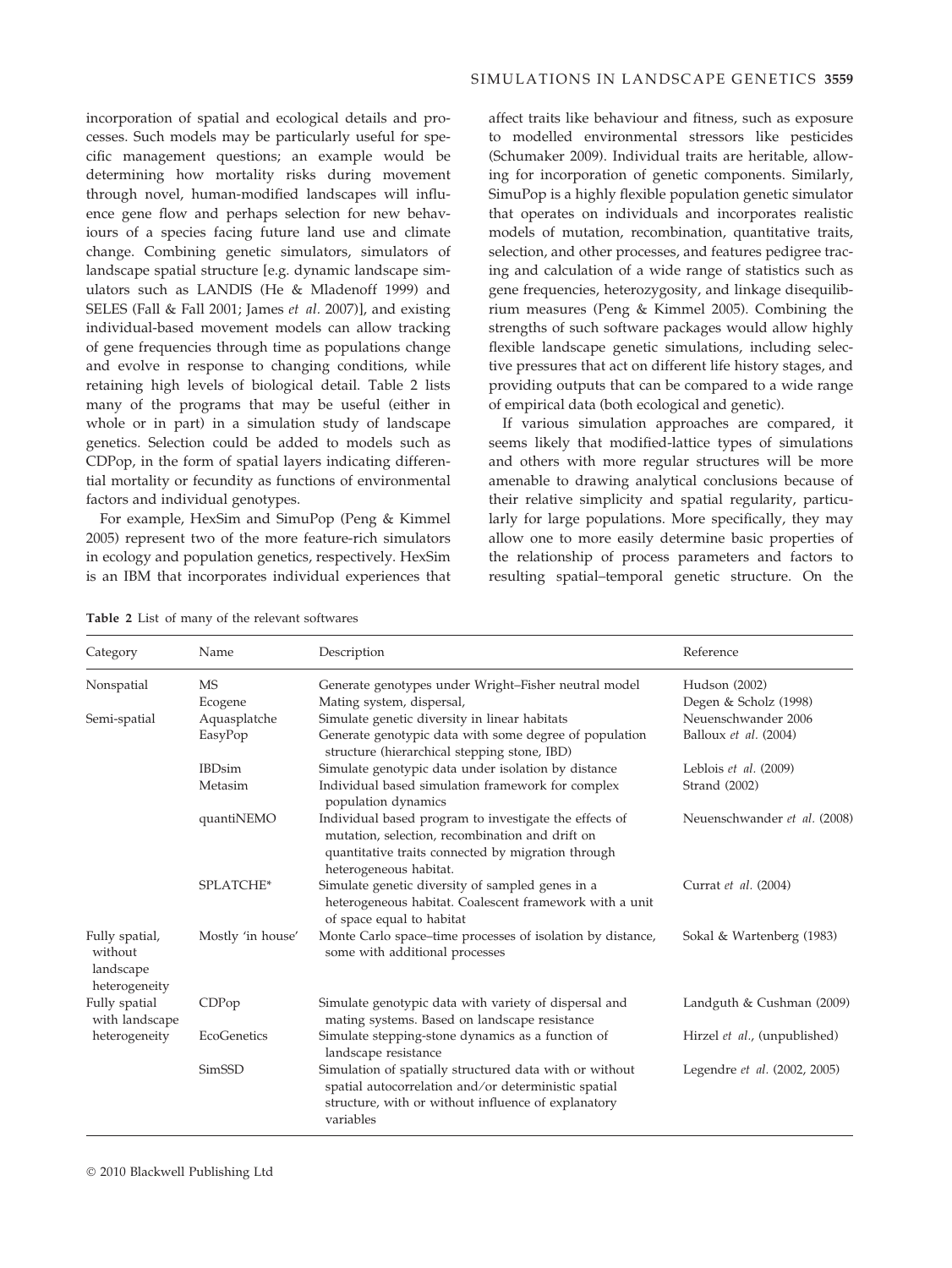other hand, individual-based models will likely be more easily applicable as management tools, especially for small populations. As such models become more accessible and user-friendly, they may also play an increasing role as heuristic tools; this is because system dynamics emerge from simple behavioural rules at the individual level. Users can vary the input parameters and landscape variables and observe how more complex population-level processes and patterns emerge.

As models of relationships between suites of landscape features and measures of genetic differentiation become more complex, the numbers of variables and parameters in the models increase and the relationships among the effects of parameter values may not be linear. Hence, we can expect complex multidimensional parameter spaces to be the norm. Future simulation studies will need to use more efficient designs, in terms of combinations of parameter values to be simulated, than they have in the past in order for researchers to have confidence in the inferences made. Grimm & Railsback (2005) provide guidelines for model formulation, parameterization, testing, and analysis, and practical strategies for managing model complexity and data requirements, conducting sensitivity analyses, and running large numbers of replicates. Recently, methods for efficient parameter combination design developed in computer sciences have been applied to simulations in the biological sciences (Ragavendran 2009). One of these methods is the copula approach (Nelsen 2006)—using a function that defines the joint distribution of sets of parameter values for variables, based on their univariate marginal distributions. It is used to construct simulation studies that efficiently cover the entire parameter space, to estimate the strengths of effects of parameters and to detect linear and nonlinear dependencies among them. For example, it could be used to determine if different parameter combinations can give similar spatial structures. Lastly, landscape geneticists can take advantage of emerging model documentation standards (Grimm et al. 2006) to better convey details about increasingly complex simulation frameworks.

We believe that the field of landscape genetics could benefit substantially from a community effort to share simulated data sets. Access to communal benchmark simulated and empirical data sets would help standardize developments of new statistical methods for landscape genetic studies. As new statistics come on line, their performance could be directly compared to others, across a set of data designed to address any given array of biological processes included in the simulated stochastic spatial–temporal processes. Ultimately, such data sets could be employed to evaluate uncertainty, help inform sample design for applications in empirical studies, and aid management decisions.

#### Acknowledgements

This work was conducted as a part of the An Interdisciplinary Approach to Advancing Landscape Genetics Working Group supported by the National Center for Ecological Analysis and Synthesis, a Center funded by NSF (Grant #DEB-0553768), the University of California, Santa Barbara, and the State of California. MSR was also supported by the National Evolutionary Synthesis Center (NESCent: NSF #EF-0905606) and NSF #DBI-0542599. The authors also thank Ashok Ragavendran for helpful comments on the subject matter, and Lisette Waits, Doug Bruggeman, and an anonymous reviewer of an earlier version of the article.

#### References

- Anderson CD, Epperson BK, Fortin M-J et al. (2010) Considering spatial and temporal scale in landscape-genetic studies of gene flow. Molecular Ecology, 19, 3565–3575.
- Balkenhol N, Gugerli F, Cushman SA et al. (2009) Identifying future research needs in landscape genetics: where to from here? Landscape Ecology, 24, 455–463.
- Balloux F, Amos W, Coulson T (2004) Does heterozygosity estimate inbreeding in real populations? Molecular Ecology, 13, 3021–3031.
- Barbujani G (1987) Autocorrelation of gene frequencies under isolation by distance. Genetics, 117, 777–782.
- Barton NH, Wilson I (1995) Genealogies and geography. Philosophical transactions of the Royal Society of LondonSeries B, Biological sciences, 349, 49–59.
- Beaumont MA, Balding DJ (2004) Identifying adaptive genetic divergence among populations from genome scans. Molecular Ecology, 13, 969–980.
- Bender DJ, Fahrig L (2005) Matrix structure obscures the relationship between interpatch movement and patch size and isolation. Ecology, 86, 1023–1033.
- Bennett RJ, Haining RP (1985) Spatial structure and spatial interactions: modelling approaches to the statistical analysis of geographic data. Journal of the Royal Statistical Society (Series A), 148, 1–36.
- Black WC, Baer CF, Antolin MF, DuTeau NM (2001) Population genomics: genome-wide sampling of insect populations. Annual Review of Entomology, 46, 441–469.
- Blanchong JA, Scribner KT, Epperson BK, Winterstein SR (2006) Changes in artificial feeding regulations impact whitetailed deer fine-scale spatial genetic structure. Journal of Wildlife Management, 70, 1037–1043.
- Borcard D, Legendre P (2002) All-scale spatial analysis of ecological data by means of principal coordinates of neighbour matrices. Ecological Modelling, 153, 51–68.
- Borcard D, Legendre P, Avois-Jacquet C, Tuomisto H (2004) Dissecting the spatial structure of ecolgical data at multiple scales. Ecology, 85, 1826–1832.
- Botkin DB, Janak JS, Wallis JR (1972) Some ecological consequences of a computer model of forest growth. Journal of Ecology, 60, 849–872.
- Box GEP (1979) Robustness in the Strategy of Scientific Model Building. Academic Press, New York.
- Bruggeman DJM, Jones L, Scribner KT, Lupi F (2009) Relating tradable credits for biodiversity to sustainability criteria at a landscape-scale. Landscape Ecology, 24, 775-790.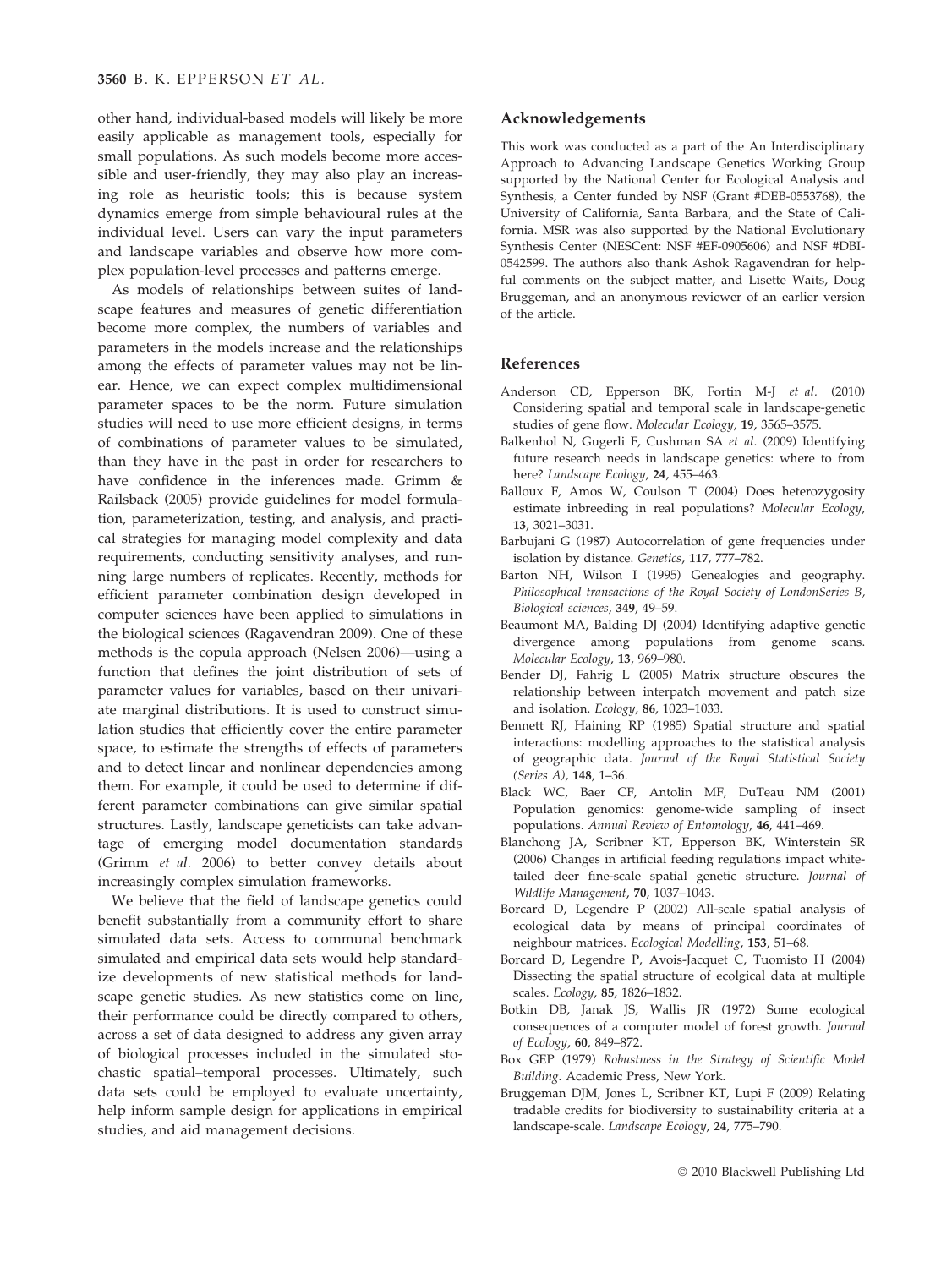- Burgman MA, Possingham HP (2000) Population viability analysis for conservation: the good, the bad and the undescribed. In: Demography and Viability of Fragmented Populations (eds Young AG, Clarke GM), pp. 97–112. Cambridge University Press, Cambridge, UK.
- Cariboni J, Gatelli D, Liska R, Saltelli A (2007) The role of sensitivity analysis in ecological modelling. Ecological Modelling, 203, 167–182.
- Caswell H (2000) Matrix Population Models: Construction, Analysis, and Interpretation, 2nd edn. Sinauer Associates, USA.
- Chesser RK (1991a) Gene diversity and female philopatry. Genetics, 127, 437–447.
- Chesser RK (1991b) Influence of gene flow and breeding tactics on gene diversity within populations. Genetics, 129, 573–583.
- Chesser RK (1998) Relativity of behavioral interactions in socially structured populations. Journal of Mammalogy, 79, 713–724.
- Chung MG, Epperson BK (1999) Spatial genetic structure of clonal and sexual reproduction in populations of Adenophora grandiflora (Campanulaceae). Evolution, 53, 1068–1078.
- Clegg MT (1980) Measuring plant mating systems. BioScience, 30, 814–818.
- Clober J, Le Galliard J-F, Cote J, Meylan S, Massot M (2009) Informed dispersal, heterogeneity in animal dispersal syndromes and the dynamics of spatially structured populations. Ecology Letters, 12, 197–209.
- Cockerham CC (1969) Variance of gene frequencies. Evolution, 23, 72–84.
- Cockerham CC (1973) Analysis of gene frequencies. Genetics, 74, 679–700.
- Cornuet JM, Santos F, Beaumont MA et al. (2008) Inferring population history with DIY ABC: a user-friendly approach to approximate Bayesian computation. Bioinformatics, 24, 2713–2719.
- Currat M, Excoffier L (2004) Modern humans did not admix with Neanderthals during their range expansion into Europe. PLoS Biology, 2, 421. doi 10.1371/journal.pbio. 0020421.
- Cushman SA, Landguth EL (2010) Spurious correlations and inference in landscape genetics. Molecular Ecology, 19, 3592– 3602.
- Cushman SA, McKelvey KS, Hayden J, Schwartz MK (2006) Gene flow in complex landscapes: testing multiple hypotheses with causal modeling. American Naturalist, 168, 486–499.
- DeAngelis DL, Mooij WM (2005) Individual-based modeling of ecological and evolutionary processes. Annual Review of Ecology, Evolution, and Systematics, 36, 147–168.
- Degen B, Scholz F (1998) Ecological genetics in forest ecosystems under stress as analysed by the simulation model ECO-GENE. Chemosphere, 36, 819–824.
- Doligez A, Baril C, Joly HI (1998) Fine-scale spatial genetic structure with nonuniform distribution of individuals. Genetics, 148, 905–919.
- Dray S, Legendre P, Peres-Neto PR (2006) Spatial modelling: a comprehensive framework for principal coordinate analysis of neighbour matrices (PCNM). Ecological Modelling, 196, 483–493.
- Dupanloup I, Schneider S, Excoffier L (2002) A simulated annealing approach to define the genetic structure of populations. Molecular Ecology, 11, 2571–2581.
- Engen S, Lande R, Sæther BE, Weimerskirch H (2005) Extinction in relation to demographic and environmental stochasticity in age-structured models. Mathematical Biosciences, 195, 210– 227.
- Epperson BK (1990) Spatial autocorrelation of genotypes under directional selection. Genetics, 124, 757–771.
- Epperson BK (1993) Spatial and space–time correlations in systems of subpopulations with genetic drift and migration. Genetics, 133, 711–727.
- Epperson BK (1995) Spatial structure of two-locus genotypes under isolation by distance. Genetics, 140, 365–375.
- Epperson BK (2000) Spatial genetic structure and nonequilibrium demographics within plant populations. Plant Species Biology, 15, 269–279.
- Epperson BK (2003) Geographical Genetics. Princeton University Press, Princeton, New Jersey.
- Epperson BK (2005) Estimating dispersal from short distance spatial autocorrelation. Heredity, 95, 7–15.
- Epperson BK (2007) Plant dispersal, neighbourhood size and isolation by distance. Molecular Ecology, 16, 3854–3865.
- Epperson BK (2010) Spatial correlations at different spatial scales are themselves highly correlated in isolation by distance processes. Molecular Ecology Resources, doi:10.1111/ j.1755-0998.2010.02886.x.
- Epperson BK, Alvarez-Buylla ER (1997) Limited seed dispersal and genetic structure in life stages of Cecropia obtusifolia. Evolution, 51, 275–282.
- Fahrig L, Paloheimo J (1988) Effect of spatial arrangement of habitat patches on local population size. Ecology, 69, 468–475.
- Fall A, Fall J (2001) A domain specific language for models of landscape dynamics. Ecological Modelling, 141, 1–18.
- Fieberg J, Jenkins KJ (2005) Assessing uncertainty in ecological systems using global sensitivity analyses: a case example of simulated wolf reintroduction effects on elk. Ecological Modelling, 187, 259–280.
- Fix AG (1994) Detecting clinal and balanced selection using spatial autocorrelation analysis under kin-structured migration. American Journal of Physical Anthropology, 95, 385–397.
- Foll M, Gaggiotti O (2008) A genome-scan method to identify selected loci appropriate for both dominant and codominant markers: a Bayesian perspective. Genetics, 180, 977–993.
- Fortin M-J, Boots B, Csillag F, Remmel TK (2003) On the role of spatial stochastic models in understanding landscape indices in ecology. Oikos, 102, 203–212.
- Frantz AC, Do Linh San E, Pope LC, Burke T (2009) Using genetic methods to investigate dispersal in two badger (Meles meles) populations with different ecological characteristics. Heredity, 104, 493–501.
- Garroway CJ, Bowman J, Carr D, Wilson PJ (2008) Applications of graph theory to landscape genetics. Evolutionary Applications, 1, 620–630.
- Gauffre B, Estoup A, Bretagnolle V, Cosson JF (2008) Spatial genetic structure of a small rodent in a heterogeneous landscape. Molecular Ecology, 17, 4619–4629.
- Gavrilets S, Vose A (2005) Dynamic patterns of adaptive radiation. Proceedings of the National Academy of Sciences of the United States of America, 102, 18040–18045.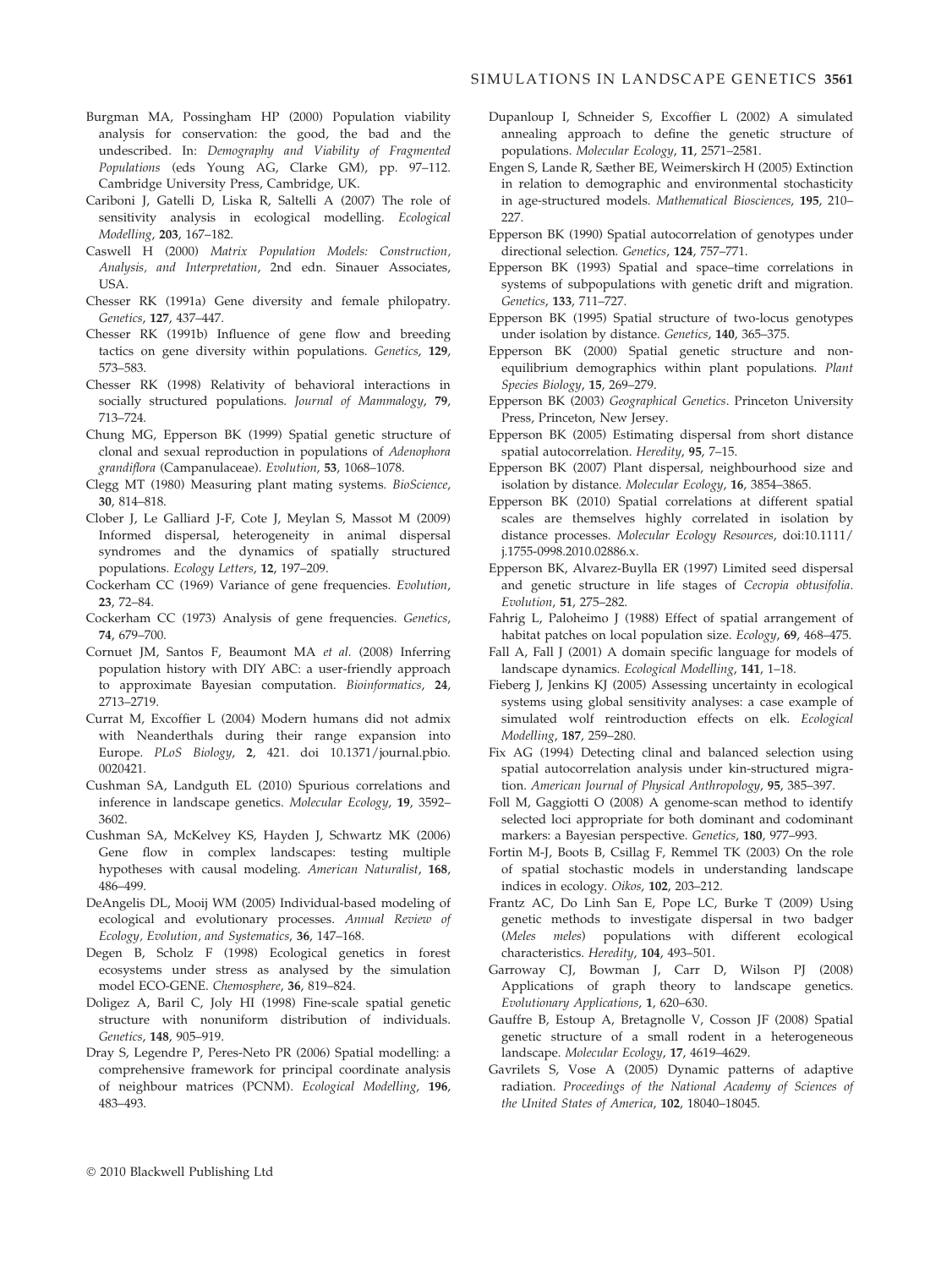- Gavrilets S, Vose A (2007) Case studies and mathematical models of ecological speciation. 2. Palms on an oceanic island. Molecular Ecology, 16, 2910–2921.
- Gavrilets S, Vose A, Barluenga M, Salzburger W, Meyer A (2007) Case studies and mathematical models of ecological speciation. 1. Cichlids in a crater lake. Molecular Ecology, 16, 2893–2909.
- Goss-Custard JD, Burton NHK, Clark NA et al. (2006) Test of a behavior-based individual-based model: response of shorebird mortality to habitat loss. Ecological Applications, 16, 2215–2222.
- Gregory PH (1968) Interpreting plant disease dispersal gradients. Annual Review of Phytopathology, 6, 189–212.
- Grimm V (1999) Ten years of individual-based modelling in ecology: what have we learned and what could we learn in the future? Ecological Modelling, 115, 129–148.
- Grimm V, Railsback SF (2005) Individual-Based Modelling and Ecology. Princeton University Press, Princeton, NJ.
- Grimm V, Berger U, Bastiansen F et al. (2006) A standard protocol for describing individual-based and agent-based models. Ecological Modelling, 198, 115–126.
- Guillot G, Estoup A, Mortier F, Cosson JF (2005) A spatial statistical model for landscape genetics. Genetics, 170, 1261– 1280.
- Haining RP (1979) Statistical tests and process generators for random field models. Geographical Analysis, 11, 45–64.
- Hardy OJ, Vekemans X (1999) Isolation by distance in a continuous population: reconciliation between spatial autocorrelation analysis and population genetics models. Heredity, 83, 145–154.
- He HS, Mladenoff DJ (1999) Spatially explicit and stochastic simulation of forest-landscape fire disturbance and succession. Ecology, 80, 81-99.
- Herrera CM, Bazaga P (2008) Adding a third dimension to the edge of a species' range: altitude and genetic structuring in mountainous landscapes. Heredity, 100, 275–285.
- Holderegger R, Wagner HH (2006) A brief guide to landscape genetics. Landscape Ecology, 21, 793–796.
- Holderegger R, Wagner HH (2008) Landscape genetics. BioScience, 58, 199–207.
- Holderegger R, Kamm U, Gugerli F (2006) Adaptive vs. neutral genetic diversity: implications for landscape genetics. Landscape Ecology, 21, 797–807.
- Hooper PM, Hewings GJD (1981) Some properties of space– time processes. Geographical Analysis, 13, 203–223.
- Hudson RR (2002) Generating samples under a Wright–Fisher neutral model of genetic variation. Bioinformatics, 18, 337–338.
- James PMA, Fortin M-J, Fall A, Kneeshaw D, Messier C (2007) The effects of spatial legacies following shifting management practices and fire on boreal forest age structure. Ecosystems, 10, 1261–1277.
- Joost S, Bonin A, Bruford MW et al. (2007) A spatial analysis method (SAM) to detect candidate loci for selection: towards a landscape genomics approach to adaptation. Molecular Ecology, 16, 3955–3969.
- Kirkpatrick M, Barton NH (1997) The strength of indirect selection on female mating preferences. Proceedings of the National Academy of Sciences, USA, 94, 1282–1286.
- Klein EK, Lavigne C, Foueillassar X, Gouyon PH, Laredo C (2003) Corn pollen dispersal: quasi-mechanistic models and field experiments. Ecological Monographs, 73, 131–150.
- Knowles LL (2009) Statistical phylogeography. Annual Review of Ecology and Systematics, 40, 593–612.
- Kramer K, Buiteveld J, Forstreuter M et al. (2008) Bridging the gap between ecophysiological and genetic knowledge to assess the adaptive potential of European beech. Ecological Modelling, 216, 333–353.
- Kuparinen A, Schurr FM (2007) A flexible modelling framework linking the spatio-temporal dynamics of plant genotypes and populations: application to gene flow from transgenic forests. Ecological Modelling, 202, 476–486.
- Lacy RC (1993) VORTEX: a computer simulation model for Population viability analysis. Wildlife Research, 20, 45–65.
- Landguth EL, Cushman SA (2009) CDPOP: an individualbased, cost-distance spatial population genetics model. Molecular Ecology Resources, 10, 156–161.
- Latch EK, Applegate RD, Rhodes Jr OE (2006) Genetic composition of wild turkeys in Kansas following decades of translocations. Journal of Wildlife Management, 70, 1698– 1703.
- Leblois R, Estoup A, Streiff R (2006) Genetics of recent habitat contraction and reduction in population size: does isolation by distance matter? Molecular Ecology, 15, 3601–3615.
- Leblois R, Estoup A, Rousset F (2009) IBDSim: a computer program to simulate genotypic data under isolation by distance. Molecular Ecology Resources, 9, 107-109.
- Lee CT, Hastings A (2006) Non-equilibrium genetic structure is insensitive to the shape of the dispersal distribution. Evolutionary Ecology Research, 8, 279–293.
- Legendre P (2000) Comparison of permutation methods for the partial correlation and partial Mantel tests. Journal of Statistical Computation and Simulation, 67, 37–73.
- Legendre P, Fortin M-J (in press) Comparison of the Mantel test and alternative approaches for detecting complex multivariate relationships in the spatial analysis of genetic data. Molecular Ecology Resources, doi:10.1111/j.1755-0998. 2010.02866.x.
- Legendre P, Dale MRT, Fortin M-J, Gurevitch J, Hohn M, Myers D (2002) The consequences of spatial structure for the design and analysis of ecological field surveys. Ecography, 25, 601–615.
- Legendre P, Borcard D, Peres-Neto PR (2005) Analyzing beta diversity: partitioning the spatial variation of community composition data. Ecological Monographs, 75, 435–450.
- Luikart G, England PR, Tallmon D, Jordan S, Taberlet P (2003) The power and promise of population genomics: from genotyping to genome typing. Nature Reviews Genetics, 4, 981–994.
- Malécot G (1948) Les Mathématiques de l'Hérédité. Masson, Paris.
- Manel S, Schwartz MK, Luikart G, Taberlet P (2003) Landscape genetics: combining landscape ecology and population genetics. Trends in Ecology and Evolution, 18, 189–197.
- Manel S, Joost J, Epperson BK et al. (2010a) Perspectives on the use of landscape genetics to detect genetic adaptive variation in the field. Molecular Ecology, 19, 3760–3772.
- Manel S, Poncet BN, Legendre P, Gugerli F, Holderegger R (2010b) Common factors drive adaptive genetic variation at different spatial scales in Arabis alpina. Molecular Ecology, 19, 3824–3835.
- McRae BH (2006) Isolation by resistance. Evolution, 60, 1551– 1561.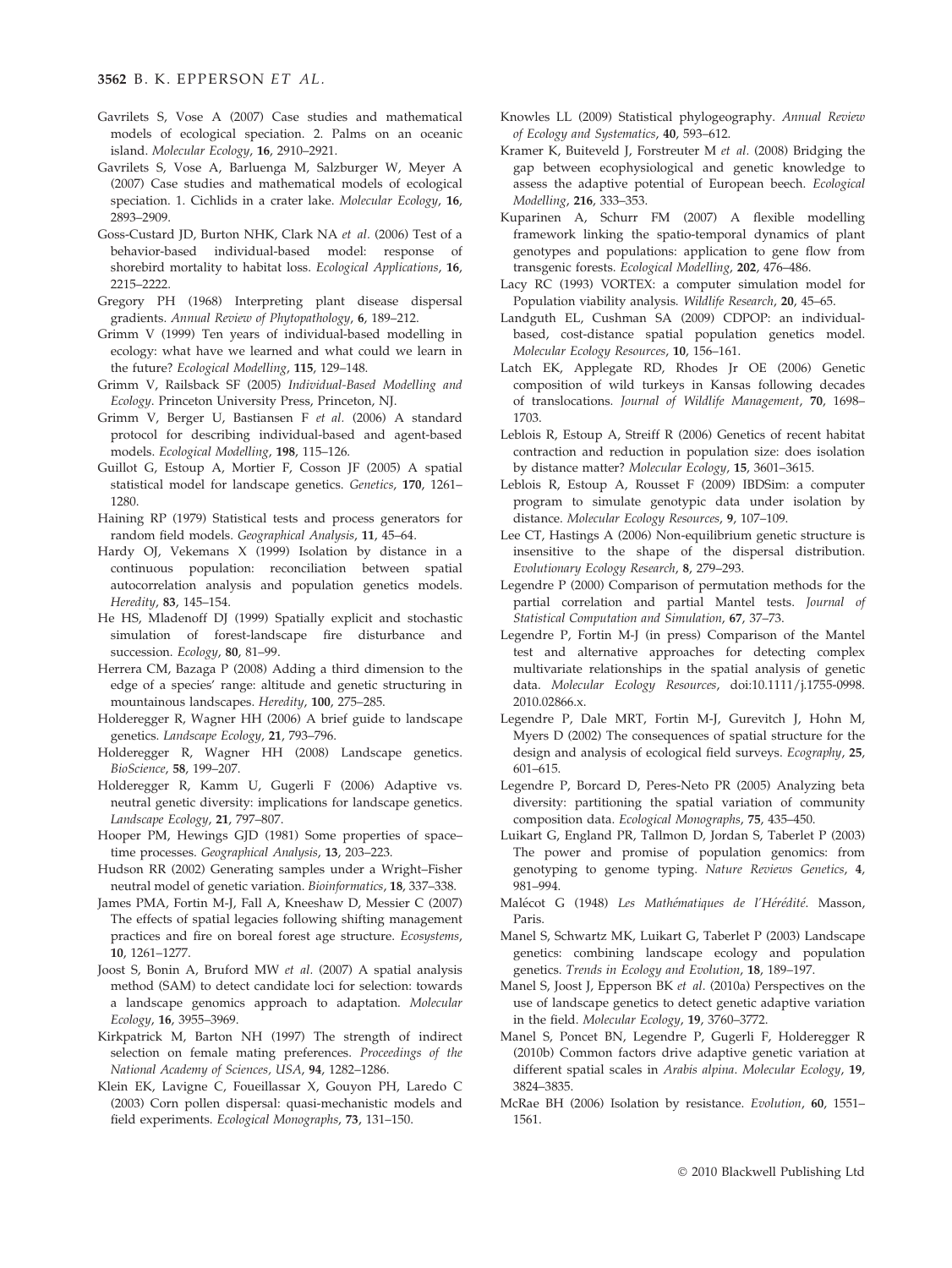- Miller PS, Lacy RC (2005) VORTEX. A stochastic simulation of the simulation process. Version 9.50 user's manual. Conservation Breeding Specialist Group (IUCN/SSC), Apple Valley, MN, **I** ISA.
- Murphy MA, Evans JS, Cushman SA, Storfer A (2008) Representing genetic variation as continuous surfaces: an approach for identifying spatial dependency in landscape genetic studies. Ecography, 31, 685–697.
- Murphy MA, Evans JS, Storfer A (2010) Quantifying Bufo boreas connectivity in Yellowstone national park with landscape genetics. Ecology, 91, 252–261.
- Nagylaki T (1986) Neutral models of geographical variation. In: Stochastic Spatial Processes (ed. Tauta P), pp. 216–237. Springer-Verlag, Berlin.
- Nagylaki T (1989) Gustave Malecot and the transition from classical to modern population genetics. Genetics, 122, 253–268.
- Nelsen R (2006) An Introduction to Copulas. Springer-Verlag, New York.
- Neuenschwander S, Hospital F, Guillaume F, Goudet J (2008) quantiNemo: an individual-based program to simulate quantitative traits with explicit genetic architecture in a dynamic metapopulation. Bioinformatics, 24, 1552–1553.
- Nielsen R (2005) Molecular signatures of natural selection. Annual Review of Genetics, 39, 197–218.
- Noon BR, McKelvey KS (1992) Stability properties of the spotted owl metapopulation in southern California. In: The California Spotted Owl: A Technical Assessment of its Current Status (ed. Verner J), pp. 187–206. US Forest Service General Technical Report PSW-133.
- Novembre J, Stephens M (2008) Interpreting principal component analyses of spatial population genetic variation. Nature Genetics, 40, 646–649.
- O'Neill RV, Krummel JR, Gardner RH et al. (1988) Indices of landscape pattern. Landscape Ecology, 1, 153–162.
- Palmer MW (1992) The coexistence of species in fractal landscapes. American Naturalist, 139, 375–397.
- Peng B, Kimmel M (2005) simuPOP: a forward-time population genetics simulation environment. Bioinformatics, 21, 3686– 3687.
- R Development Core Team (2008) R: A Language and Environment for Statistical Computing. R Foundation for Statistical Computing, Vienna, Austria. Available from http://www.R-project.org.
- Ragavendran A (2009) Improving risk assessment of transgene invasion: assessing the role of uncertainty in predictions. PhD thesis, Michigan State University.
- Railsback SF, Harvey BC (2002) Analysis of habitat-selection rules using an individual-based model. Ecology, 83, 1817– 1830.
- Real LA, Biek R (2007) Spatial dynamics and genetics of infectious diseases on heterogeneous landscapes. Journal of the Royal Society Interface, 4, 935–948.
- Robledo-Arnuncio JJ, Austerlitz F, Smouse PE (2006) A new method of estimating the pollen dispersal curve independently of effective density. Genetics, 173, 1033–1045.
- Rousset F (1997) Genetic differentiation and estimation of gene flow from *F*-statistics under isolation by distance. Genetics, 145, 1219–1228.
- Sacks BN, Brown SK, Ernest HB (2004) Population structure of California coyotes corresponds to habitat-specific breaks and illuminates species history. Molecular Ecology, 13, 1265–1275.
- Saltelli A (2000) Sensitivity Analysis. John Wiley & Sons, Chichester.
- Schlötterer C (2003) Hitchhiking mapping—functional genomics from the population genetics perspective. Trends in Genetics, 19, 32–38.
- Schumaker NH (1996) Using landscape indices to predict habitat connectivity. Ecology, 77, 1210–1225.
- Schumaker NH (2009) HexSim User's Guide. ONLINE. USEPA Western Ecology Division. Available from <http://www. epa.gov/wed/pages/models/hexsim/index.htm>.
- Schumaker NH, Ernst T, White D, Baker J, Haggerty P (2004) Projecting wildlife responses to alternative future landscapes in Oregon's Willamette Basin. Ecological Applications, 14, 381– 400.
- Scribner KT, Chesser RK (2001) Group-structured genetic models in analyses of the population and behavioral ecology of poikilothermic vertebrates. Journal of Heredity, 92, 180–189.
- Scribner KT, Petersen MR, Fields RL et al. (2001) Sex-biased gene flow in spectacled eiders (Anatidae): inferences from molecular markers with contrasting modes of inheritance. Evolution, 55, 2105–2115.
- Slatkin M (1993) Isolation by distance in equilibrium and nonequilibrium populations. Evolution, 47, 264–279.
- Slatkin M, Barton NH (1989) A comparison of three indirect methods for estimating average levels of gene flow. Evolution, 43, 1349–1368.
- Soboleva TK, Shorten PR, Pleasants AB, Rae AL (2003) Qualitative theory of the spread of a new gene into a resident population. Ecological Modelling, 163, 33–44.
- Sokal RR, Wartenberg DE (1983) A test of spatial autocorrelation analysis using an isolation-by-distance model. Genetics, 105, 219–237.
- Sokal RR, Oden NL, Thomson BA (1997) A simulation study of microevolutionary inferences by spatial autocorrelation analysis. Biological Journal of the Linnean Society, 60, 73–93.
- Spear SF, Balkenhol N, Fortin M-J, McRae BH, Scribner K (2010). Use of resistance surfaces for landscape genetic studies: considerations for parameterization and analysis. Molecular Ecology, 19, 3576–3591.
- Storfer A, Murphy MA, Evans JS et al. (2007) Putting the 'landscape' in landscape genetics. Heredity, 98, 128–142.
- Storfer A, Murphy MA, Spear SF, Holderegger R, Waits LP (2010) Landscape genetics: where are we now? Molecular Ecology, 19, 3496–3514.
- Storz JF (2005) Using genome scans of DNA polymorphism to infer adaptive population divergence. Molecular Ecology, 14, 671–688.
- Strand AE (2002) METASIM 1.0: an individual-based environment for simulating population genetics of complex population dynamics. Molecular Ecology Notes, 2, 373–376.
- Sugg DW, Chesser RK (1994) Effective population sizes with multiple paternity. Genetics, 137, 1147–1155.
- Sugg DW, Chesser RK, Dobson FS, Hoogland JL (1996) Population genetics meets behavioral ecology. Trends in Ecology and Evolution, 11, 338–342.
- Taylor BL, Chivers SJ, Sexton S, Dizon AE (2000) Evaluating dispersal estimates using mtDNA data: comparing analytical and simulation approaches. Conservation Biology, 14, 1287–1297.
- Thompson CM, McGarigal K (2002) The influence of research scale on bald eagle habitat selection along the lower Hudson River, New York (USA). Landscape Ecology, 17, 569–586.